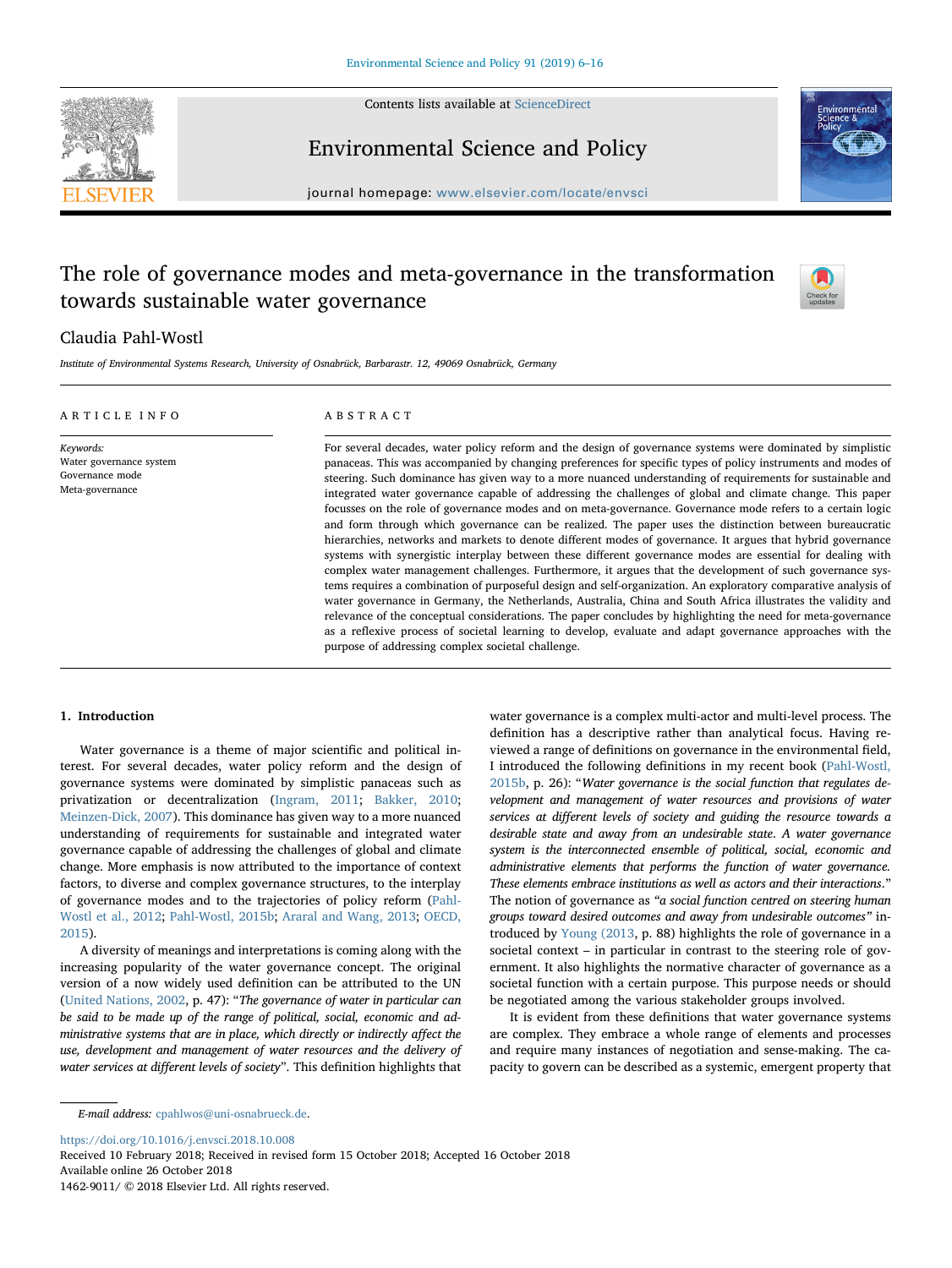arises from the interaction of many societal sub-systems operating under quite different logics. Understanding what determines the performance of governance systems and how they can be designed – if at all possible – is a major challenge for science and policy. Learning processes have received considerable attention in recent years (Suškevič[s et al., 2017;](#page-10-5) [Gerlak et al., 2017](#page-9-4); [Siebenhüner et al., 2016](#page-10-6); [Plummer et al., 2013;](#page-10-7) [Pahl-Wostl et al., 2013a\)](#page-10-8). In comparison, nature and dynamics of the interplay between governance modes, and the role of this interplay in transformative change towards sustainable water governance and management have up to now received little attention.

Governance modes refer to the various forms through which governance can be realized. One common classification, also used in this paper, is the distinction among bureaucratic hierarchies, networks and markets (e.g. [Thompson et al., 1991a,](#page-10-9)[b](#page-10-10)). These modes describe a certain logic of how governance is interpreted. As more and different actors from government, from business, from civil society have become actively involved in water governance the role of different governance modes has also received more attention ([Thorelli, 1986](#page-10-11); [Kooiman,](#page-9-5) [2000;](#page-9-5) [Thompson, 2003\)](#page-10-12). Markets operate under a different logic than bureaucratic hierarchies. Furthermore, policy design and implementation is increasingly relying on a mix of policy instruments reflecting different governance styles from hierarchical regulation, to economic incentives to voluntary and participatory approaches ([Howlett, 2017](#page-9-6); [Howlett and Rayner, 2007\)](#page-9-7).

Despite the increasing awareness for hybrid governance systems that combine different governance modes, only little attention has been devoted to analysing how such systems come into place, what determines the interplay between governance modes and to which extent hybrid governance system have a higher performance. This paper argues that hybrid governance styles that are characterized by a synergistic interplay between governance modes are needed to deal with complex water management challenges. Such challenges are characterized by complex interdependencies of institutions, actors and feedbacks in the environmental system. Addressing such challenges requires an adaptive governance approach [\(Pahl-Wostl, 2015b,](#page-10-1) [2017](#page-10-13)). The paper argues further that to implement and sustain such an approach requires governance of governance, meta-governance. Metagovernance can be depicted as a reflexive process of societal learning to develop, evaluate and adapt governance approaches with the purpose of addressing complex societal challenge. It embraces elements of both purposeful design and self-organization. Meta-governance is assumed to be essential for avoiding conflicts and for supporting a synergistic interplay between governance modes.

The argument is developed as follows. The next section summarizes the reasoning for the importance of governance modes in understanding governance systems and argues in favour of using the classical distinction between hierarchies, networks and markets. Then pathways towards hybrid governance systems and the role of meta-governance are discussed. An exploratory empirical analysis demonstrates the validity and relevance of the conceptual considerations.

# 2. Governance modes

# 2.1. Governance modes – different conceptualizations

Different conceptualizations of governance modes have been put forward in the literature. The various approaches all broach the issues of new modes of coordination and steering and the increasing importance of non-governmental actors. The approaches differ though in the logic selected to delineate governance modes. Furthermore, a stream of literature focuses mainly on governance modes within public administration whereas others analyse governance modes within public policy in general or at an even broader level in domain-specific collective action targeted at dealing with societal problems and achieving collective goals.

An often employed approach makes a distinction between

'Hierarchies', 'Markets' and 'Networks' as conceptualization of idealized governance modes ([Thorelli, 1986;](#page-10-11) [Thompson et al., 1991a,](#page-10-9)[b](#page-10-10); [Thompson, 2003;](#page-10-12) [Lowndes and Skelcher, 1998\)](#page-9-8). Hierarchies, markets and networks denote different ways of coordinating collective action and operate under different logics.

[\(Kooiman, 2000,](#page-9-5) [2003](#page-9-9)) distinguished three governance modes: self, co-, and hierarchical governance which differ mainly in the role of governmental and non-governmental actors. Hierarchical governance refers to the classical mode of governmental steering and top-down control. The other end of the spectrum is represented by self-governance which refers to situations in which actors take care of themselves, outside the realm of governmental control. Co-governance refers to organized forms of governance interaction where different actors (public and private) coordinate and communicate to deal with the issues at stake without a central governing actor. Kooiman argues that most governance-related societal interactions can be expressed by these modes of governance which may often occur in combination. Empirical analyses that were based on this conceptualization provided evidence that governance interactions had indeed become increasingly complex and diverse [\(Kooiman et al., 2008](#page-9-10)). This was also confirmed by Arnouts et al. (2012) who introduced a distinction between closed and open cogovernance. This extension of Kooiman's categorization allows a finer distinction to be made regarding the role of actors, the distribution of power and interaction rules.

To structure their review of the literature on governance modes, [Treib et al. \(2007\)](#page-10-14) introduce a broad categorization for conceptions of modes of governance according to the emphasis on state intervention versus societal autonomy. They argue in favour of using the three dimensions of politics (actors and political processes), polity (kind of institutions) and policy (policy content) as point of departure to develop typologies for governance modes. In the politics dimension the main emphasis is on the presence of public versus private actors. In the polity dimension state intervention is associated with hierarchy, a central locus of authority and institutionalized interactions. Conversely, societal autonomy is associated with markets, dispersed loci of authority and non-institutionalized interactions. The policy dimension covers a broader range of different approaches. State intervention relies on legal bindingness, rigid approaches to implementation, the presence of sanctions, material regulation and fixed norms. [Treib et al. \(2007\)](#page-10-14) have the ambition to provide an analytical rather than a normative framework.

By contrast, [Lange et al. \(2013\)](#page-9-11) take a normative stance in their conceptualizing of governance modes for the governance of sustainability. They deplore the prevailing lack of conceptual clarity in the field of governance in general and governance modes in particular. They explicitly dismiss using the distinction between 'hierarchy', 'market' and 'network' for the categorization of governance modes since they consider that understanding real-world governance arrangements (and their relationship to sustainable development) means going beyond what they consider highly abstract, aggregated ideal types. As did [Treib et al. \(2007\)](#page-10-14), they use the distinction between politics, polity and policy which they consider to be particularly useful for analysing the shift from government to governance.

This paper adopts as well a normative approach by arguing that hybrid governance styles characterized by a synergistic interplay of governance modes are needed to deal with complex governance challenges. It adopts an analytical approach by conceptualizing different governance modes as hierarchical, network and market governance. These modes may be understood as ideal types in the Weberian sense. As pointed out in the previous section, arguments were put forward against the usefulness of such abstract, aggregated ideal-types for meaningful analysis and in favour of more detailed and specific conceptualizations ([Driessen et al., 2012;](#page-9-12) [Lange et al., 2013](#page-9-11); [Treib et al.,](#page-10-14) [2007\)](#page-10-14).. However, ideal types constitute very useful points of departure for more refined analyses. Ideal-typical configuration has a strong explanatory power in terms of logical coherence as well as in identifying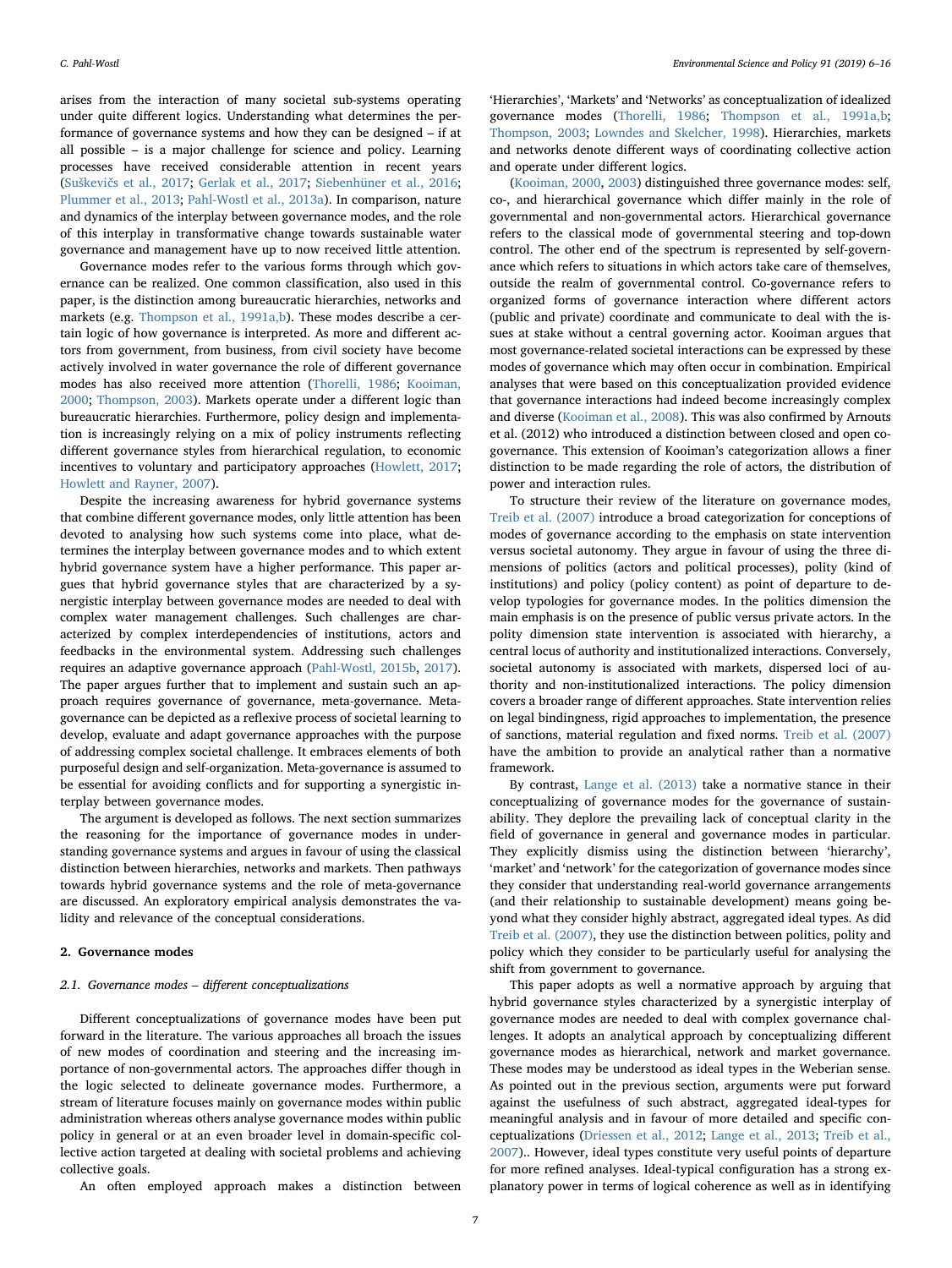and explaining potential conflicts or synergies if governance modes are combined. In reality, an individual mode will rarely occur in complete isolation but in more or less compatible combinations and hybrid forms. Different modes may dominate though, and dominance may change over time.

[Tenbensel \(2005\)](#page-10-15) discussed the emergence of new modes of governance as alternatives to hierarchies and market approaches. He ended up suggesting four rather than three governance modes by making an explicit distinction between provider-based (professional) and community-based networks. His categorization is derived from differences he perceives in the type of power and knowledge to sustain certain kinds of governance modes. This is an interesting suggestion which might be very relevant to distinguish for example the influence of epistemic communities from the one of local communities. However, I consider these modes as sub-types of a network governance style rather than being at the same conceptual level as hierarchical and market governance modes. Hence for the purposes of this paper the distinction between three modes is retained.

# 2.2. Operationalizing governance modes – hierarchies, networks and markets

Hierarchical, network and market governance differ markedly along important governance dimensions such as the degree of formality of institutions and the role of state versus non-state actors (Pahl-Wostl, 2015). [Table 1](#page-2-0) summarizes major differences among the three governance styles. It is based on an assessment by [Pahl-Wostl \(2015a\)](#page-10-16) on how the characteristics of these governance styles were described in the scientific literature. In bureaucratic hierarchies, regulatory processes are mainly based on formal rules and sanctions. Steering is based on authority, and power derives from the position in a formal hierarchy. Networks are largely governed by informal institutions. Steering is based on trust and voluntary agreements. Power derives from the role in the network. The informality and high flexibility in membership make networks interesting with respect to processes of learning and change. A market governance style is based on a combination of formal and informal institutions. Steering is based on price and economic incentives. The main motive of actors is to increase their material benefit. Power derives from wealth and access to material resources.

The characterization already reveals sources for potential conflicts. For example, in a political context where government typically has a tradition to act in a hierarchical style it will be a challenge to implement governance instruments that operate under a network governance logic (e.g. stakeholder participation and co-decision making) where government is supposed to act as partner. Conflicts arise if management options are developed and ranked in a participatory setting and the final decision is then made by government in a top-down approach largely ignoring preferences expressed by stakeholders (cf. section [5\)](#page-5-0).

These governance styles translate also into different ways how key governance processes, which may also be called governance functions, are realized. Governance functions refer to a set of governance processes (e.g. knowledge generation or conflict resolution) that are considered essential for governance to fulfil its role as a social function (([McGinnis, 2011;](#page-9-13) [Pahl-Wostl et al., 2013b;](#page-10-17) [Pahl-Wostl, 2015b](#page-10-1))). Furthermore, governance functions are assumed to require a particular set of properties to be effective [\(Pahl-Wostl et al., 2013b](#page-10-17); [Pahl-Wostl,](#page-10-1) [2015b\)](#page-10-1). Governance styles differ in how these governance properties are framed. [Table 2](#page-3-0) summarizes the characteristics of key governance functions and governance properties from the perspective of different governance styles.

Knowledge generation may encompass the collection of new information and/or the integration of available, fragmented evidence from different sources. A key step in this process is the translation of that information into validated and legitimized 'knowledge'. Governance styles differ in this respect and value different kinds of knowledge.

Conflict resolution is essential to water governance given the resource's multiple uses, irreplaceability, unpredictability, and strategic value as a productive resource, a constituent of critical ecosystems, and an anchor of local livelihoods and cultures ([Conca, 2006](#page-9-14)). Governance styles differ in how conflicts are conceptualized and how solutions are framed.

Monitoring and evaluation are essential prerequisites for any adaptive governance and management approach. Governance styles differ in how monitoring is performed, how progress is evaluated and noncompliance with rules or agreements sanctioned.

Legitimacy refers to the validity and broad-based acceptance of the authority of an actor or event or a process. Legitimacy may derive from the way authority was conferred on an event or group (for example, through a democratic, open and inclusive process). In a hierarchical governance style, an assessment of legitimacy focusses on output, on the outcomes achieved by a process. A network governance style attributes more importance on the process, how outcomes are derived. A lack of legitimacy may lead to opposition, resistance, or loss of commitment. Legitimacy is frequently contested in complex, multi-level governance settings given the involvement of a multitude of actors and their often poorly defined roles.

Representativeness refers to the adequate involvement of all relevant stakeholder groups. Governance styles differ in who is considered eligible to have a major role in a governance process. The active involvement of not only powerful actors but also affected stakeholder groups has proven crucial for ensuring that a process is perceived as legitimate and for reducing the likelihood of the process being jeopardized by narrow interests [\(Plummer et al., 2013](#page-10-7)). Broader participation may also enhance effectiveness through learning mechanisms or the generation of new information. It is evident that such insights cannot be taken into consideration by retaining a pure hierarchical governance style.

The elaboration on the different governance styles has demonstrated quite clearly that governance styles operate according to different logic. Each style has its strength and weaknesses. The increasing importance of more hybrid governance arrangements reflects attempts to combine strengths of the different styles. However, combining these styles is by no means straightforward. Incompatibilities and contradictions may lead to ineffective and inefficient approaches and even to severe conflicts rather than expected synergies.

#### <span id="page-2-0"></span>Table 1

Selected differences among the three governance styles (modified from Table 5.1 in [Pahl-Wostl, 2015a,](#page-10-16) page 90).

|                                                                                                                                           | Hierarchical Style                                                                                                                                                                | Network Style                                                                                                                                                                                                        | Market Style                                                                                                                                                                                                                       |
|-------------------------------------------------------------------------------------------------------------------------------------------|-----------------------------------------------------------------------------------------------------------------------------------------------------------------------------------|----------------------------------------------------------------------------------------------------------------------------------------------------------------------------------------------------------------------|------------------------------------------------------------------------------------------------------------------------------------------------------------------------------------------------------------------------------------|
| Motive of sub-ordinate actor<br>Roles of government<br>Choice of actors<br>Power<br>Steering<br>Roles of knowledge<br>Dominant Actor Type | Fear of punishment<br>Government rules society<br>Controlled by written rules<br>Position in formal hierarchy<br>Authority<br>Expertise for effectiveness of ruling<br>Government | Belonging to group<br>Government is partner in a network society<br>Free, ruled by trust and reciprocity<br>Centrality of role in network<br>Trust<br>Knowledge as shared good<br>Civil Society Organizations - NGOs | Material benefit<br>Government delivers services to society<br>Free, ruled by price and negotiation<br>Degree of wealth, market share<br>Price, economic incentives<br>Knowledge for competitive advantage<br>Business - Companies |
|                                                                                                                                           |                                                                                                                                                                                   |                                                                                                                                                                                                                      |                                                                                                                                                                                                                                    |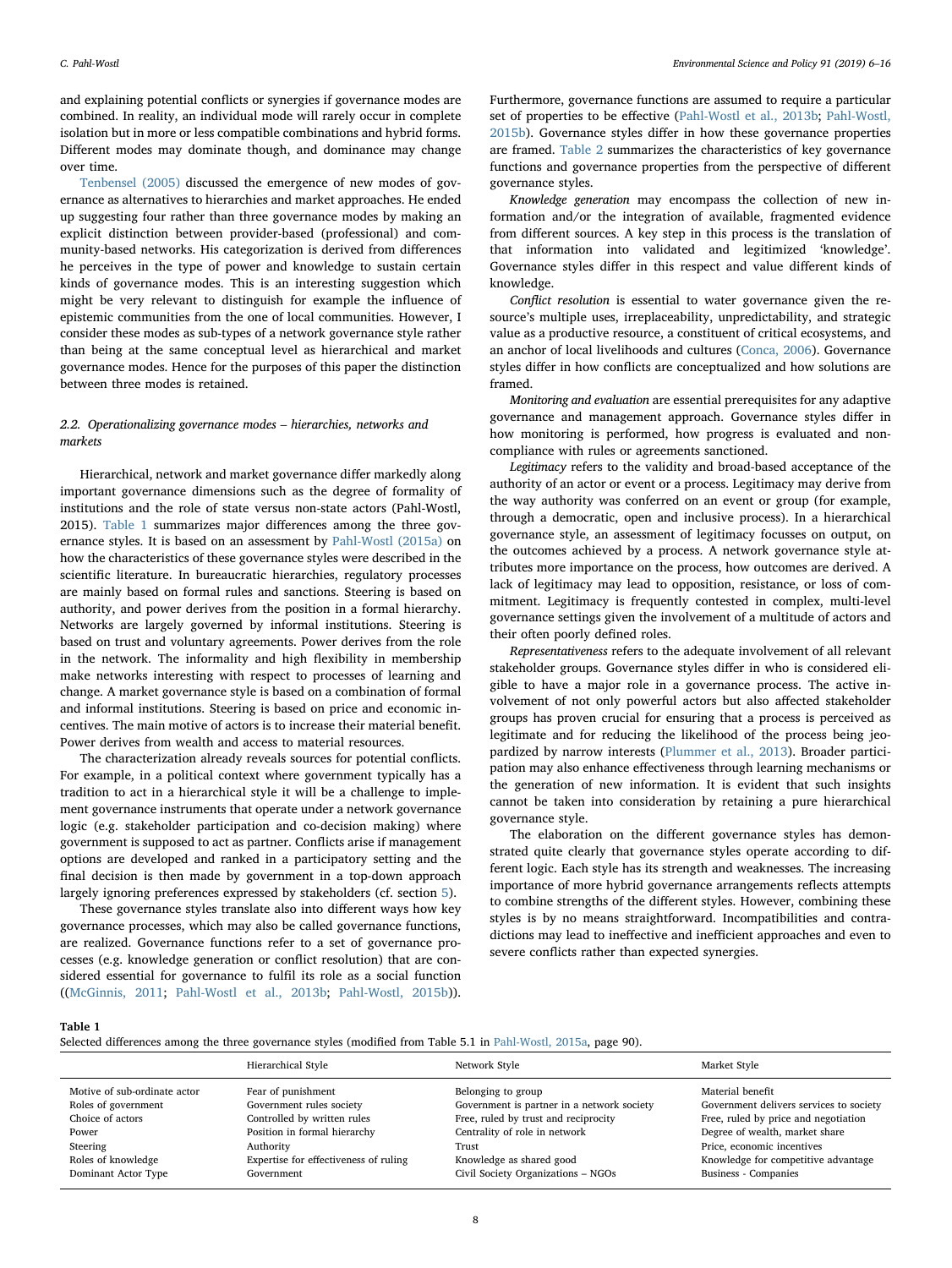#### <span id="page-3-0"></span>Table 2

Selected governance functions and governance properties in the three governance styles (modified from Table 5.2 in [Pahl-Wostl, 2015a](#page-10-16), page 92).

| Governance Functions         | Hierarchical Style                                                                                                               | Network Style                                                                                                                          | Market Style                                                                       |
|------------------------------|----------------------------------------------------------------------------------------------------------------------------------|----------------------------------------------------------------------------------------------------------------------------------------|------------------------------------------------------------------------------------|
| Knowledge Generation         | Technocratic focus;<br>Only technical experts involved                                                                           | Knowledge generation as part of group<br>building process;<br>Different types of knowledge acknowledged;<br>Broad sharing of knowledge | Knowledge serves to increase competitive advantage.                                |
| <b>Conflict Resolution</b>   | Jurisdiction;                                                                                                                    | Mediation;                                                                                                                             | Survival of the fittest;                                                           |
|                              | Legal procedures                                                                                                                 | Aim for consensus                                                                                                                      | Compensation payments                                                              |
| Monitoring & Evaluation      | Compliance with regulation and quantifiable                                                                                      | Participatory;                                                                                                                         | Cost-benefit calculations;                                                         |
|                              | standards                                                                                                                        | Reflection on agreed goals                                                                                                             | Rapid changes in individual strategies if needed to                                |
|                              | Rigid in terms of learning                                                                                                       | Openness to adaptive approaches - change<br>negotiated.                                                                                | increase profitability.                                                            |
| <b>Governance Properties</b> | <b>Hierarchical Style</b>                                                                                                        | Network Style                                                                                                                          | <b>Market Style</b>                                                                |
| Legitimacy                   | Legitimacy as representation;                                                                                                    | Legitimacy as participation;                                                                                                           | Profit counts;                                                                     |
|                              | Democratic elections of governments;<br>Constitutional rules as the basis for<br>authorities;<br>Output legitimacy. <sup>a</sup> | Process-based procedural arguments;<br>Input legitimacy. <sup>a</sup>                                                                  | Input (efficiency) and output (effectiveness) legitimacy<br>combined. <sup>a</sup> |
| Representativeness           | Elected representatives;<br>Technical experts on problem domain.                                                                 | All voices heard, openness of process;<br>Those affected participate in decision-<br>making.                                           | Access for all market players.                                                     |

<span id="page-3-1"></span><sup>a</sup> Input and output legitimacy refers to different ways of legitimizing agency. Legitimization by output assesses legitimacy by the product of an action. Legitimization by input assesses legitimacy by the process by which actors acquire particular roles and how an outcome is derived. In a hierarchical style roles and process rules are prescribed.

# 3. From dominance of one mode towards hybrid governance systems

In the 1960s and 1970s, water policy was characterized by a strong role of central government and central regulation, by a hierarchical topdown command and control approach. In the late 1980s and 1990s, one could observe a shift towards the principles of subsidiarity, decentralization as well as privatization, and markets became key players. The wave of decentralization reform around the turn of the millennium emphasized the superiority of one governance mode, markets, over governmental regulation. However, in particular, in countries with weak formal institutions, decentralization led often to fragmentation and market based approaches often failed to improve the delivery of water services ([Pahl-Wostl and Knieper, 2014](#page-10-18)).

Hybrid governance systems where governance modes are balanced and no mode dominates are typically encountered in countries where formal institutions are effective and governance systems are polycentric (e.g. The Netherlands). Polycentric governance system combine decentralization with coordination of the largely autonomous governance units.[\(Pahl-Wostl and Knieper, 2014](#page-10-18)). Such coordination needs some time to evolve. The governance system in the Netherlands for example has evolved over decades, even centuries. If certain characteristics of the current governance system deem desirable can they develop in countries with a very different tradition over a much shorter period of time? And what is required to promote such development?

Increasingly, the argument is made in the scientific literature that government needs to act as meta-governor ([Bell and Quiggin, 2008](#page-9-15); [Grafton et al., 2016](#page-9-16); [Movik et al., 2016](#page-9-17); [Theesfeld and Schleyer, 2013](#page-10-19); [Meuleman, 2008\)](#page-9-18). Meta-governance by the state implies coordination, monitoring and steering of governance arrangements and the interplay between different governance instruments. However, adopting such a role implies considerable capacity of the state and compliance with good governance principles (accountability, transparency, equity, inclusiveness, responsiveness, effectiveness, efficiency). Hence, one has to envisage another kind of meta-governance for governance systems where the capacity of the state to act as meta-governor is weak. Agency of different kind of actors may play an important role in polycentric governance as shown for example by [Berardo and Lubell \(2016\)](#page-9-19). Their findings support as well the need to combine bottom-up and top-down arrangements as well as the need for effective links between formal and informal institutions. In my recent book I defined 'meta-governance as a reflexive process of societal learning to develop, to evaluate and to adapt governance approaches with the purpose of addressing complex societal challenges' ([Pahl-Wostl, 2015b,](#page-10-1) p.96). Government can and should play an important role in such a concept of meta-governance. But it argues in favour of a wider societal process in which the function of meta-governance should be embedded. Meta-governance is thus not only a capacity of the state and of governmental actors but of society.

#### 4. Evidence from cases – an exploratory analysis

An exploratory empirical analysis was undertaken to assess the validity and relevance of the conceptual considerations developed in this paper. The analyses comprise five cases from countries which differ regarding the state of institutional and economic development and the historical development of the political system regarding the dominance of hierarchy, market or network governance. The set comprises the Netherlands, Germany and Australia as developed and China and South Africa as emerging economies.

#### 4.1. Methods

The analyses of governance modes are based on a coding of legal documents and water management implementation plans (primary documents) as well as scientific publications (secondary documents). A list with all documents is provided in the supplementary material. The primary document analysis used a two-step coding process. First, all documents were analysed using the coding scheme in [Table 3](#page-4-0)A. In a second step, all the quotations were linked to governance styles – hierarchy, network or market. The assignment to a governance style was based on the characteristics summarized in [Tables 1 and 2](#page-2-0). For example all quotations for the code 'Government – Role, responsibilities of government' were extracted. Then each of these quotations was assigned to hierarchy, network and/or market, respectively, based on the characteristics listed in [Table 1](#page-2-0), row 2. Secondary documents were analysed using the coding scheme in [Table 3B](#page-4-0). Results are analysed using both a quantitative approach (section [4.2\)](#page-4-1) and qualitative content analysis (chapter 5). The software atlas.ti7 (version 7.5.18) was used for coding and document analysis.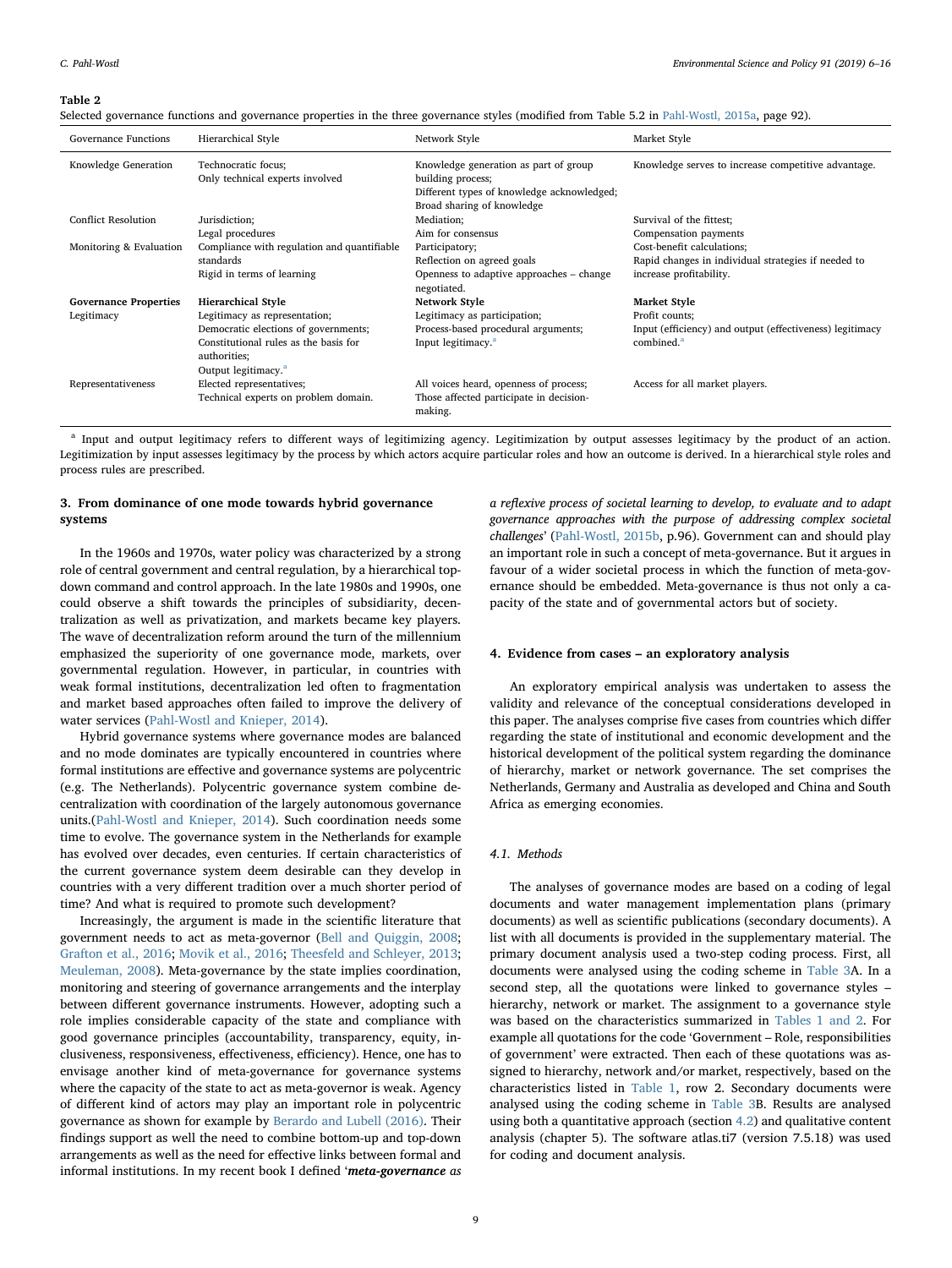#### <span id="page-4-0"></span>Table 3

Coding schemes document analyses.

A. Coding scheme for primary documents

| Government   | Role, responsibilities of government                          |
|--------------|---------------------------------------------------------------|
|              | Report on specific activities already performed by government |
|              | Nature of organization of government                          |
| Knowledge    | Kind of knowledge (e.g., technical, local)                    |
|              | Instruments to produce knowledge (e.g. modelling tools)       |
|              | Actors who produce knowledge                                  |
|              | Accessibility of knowledge (and data, information)            |
| Control      | Actors who are in charge of control                           |
|              | Actors who are controlled                                     |
|              | Kind of activities that are controlled                        |
|              | Instruments used for control                                  |
| Consultation | Consultation of non-government actors                         |
|              | Consultation of other governmental actors                     |
|              | Consultation of the public at large                           |
|              | Instruments used for consultation                             |
| Monitoring   | What is monitored?                                            |
|              | Instruments used for monitoring (how is monitoring performed) |
|              | Responsibilities for monitoring (who is involved)             |
|              | B. Coding scheme for secondary documents                      |
|              | Hierarchical Mode                                             |
|              | Market Mode                                                   |
|              | Network Mode                                                  |
|              | Governance Instrument                                         |
|              | Meta Governance                                               |
|              | Role of Government                                            |
|              | Shift in Governance Mode                                      |
|              | Link between Governance Modes                                 |
|              | Conflict between Governance Modes                             |
|              | <b>Environmental Consideration</b>                            |

#### <span id="page-4-1"></span>4.2. Hybrid character of governance system with respect to governance modes

For each country, the major national water legislation and a plan at implementation level was coded to identify characteristics of hierarchical, market and network governance styles. Results are displayed in [Table 4.](#page-4-2) The first row shows results for water laws, the second row for implementation plans. For Germany, two pieces of water legislation were included – a national and a provincial law. In Germany, the

<span id="page-4-2"></span>

| Table 4                                |  |  |
|----------------------------------------|--|--|
| Results from primary document analyses |  |  |

authority for water governance lies predominantly at the level of the provinces (Bundesländer). Only with the introduction of European Water Legislation has the national level gained influence. Results for each governance mode are given as percentages of the total number of quotations to facilitate comparisons among the different documents. The total number of quotations finally assigned to individual governance modes ranged between 30–160 per document.

One can note that in most countries national legislation has a stronger emphasis on a hierarchical governance mode, whereas implementation has a stronger emphasis on the network mode. China constitutes a notable example in this respect. Regarding the combination of governance modes, one can find notable differences between the different countries.

In The Netherlands one can observe a light dominance of hierarchy over network in the national water law. Little attention is given to a market style. The emphasis shifts towards a network style in the Delta Program implementation plan. Hierarchy and market style are quite balanced. The Netherlands has thus the most pronounced hybrid governance system with respect to a combination of governance modes. It should be noted though that the coding results do not provide any information yet regarding synergies between governance modes. As the performance of the water governance system in the Netherlands is quite high regarding for example adaptability or achievement of water management goals ([Pahl-Wostl et al., 2012](#page-10-0); [OECD, 2014](#page-10-20)) one can expect synergies rather than conflicts.

In Germany water legislation is characterized by a dominance of a hierarchical style. A market style is completely absent therein. Small consideration of network. More emphasis is given to both market and network style in implementation. The dominance of a hierarchical style in regulation in Germany is consistent with earlier findings of a quite centralized regime despite the federal government [\(Pahl-Wostl et al.,](#page-10-8) [2013a;](#page-10-8) [Pahl-Wostl and Knieper, 2014](#page-10-18)).

Australia has the strongest emphasis on market in national legislation of all countries. One can observe a moderate dominance of a hierarchical style in national regulation – but both market and network are equally strongly present. The dominance shifts towards a network style in implementation. Australia confirms its reputation as a country with a more neo-liberal market-oriented policy – like other Anglo-Saxon countries.

| Mode $%$ <sup>a</sup>                   | NL LE1                         | DE LE1                        | DE LE2               | AUS LE1                                 | CH LE1                        | SA LE1                          |                 |
|-----------------------------------------|--------------------------------|-------------------------------|----------------------|-----------------------------------------|-------------------------------|---------------------------------|-----------------|
| Hierarchy<br>Market<br>Network<br>TOTAL | 56<br>6<br>38<br>100<br>NL IM1 | 92<br>0<br>8<br>100<br>DE IM1 | 90<br>0<br>10<br>100 | 59<br>19<br>22<br>100<br><b>AUS IM1</b> | 93<br>h<br>3<br>100<br>CH IM1 | 48<br>11<br>42<br>100<br>SA IM1 | SA IM2          |
| Hierarchy<br>Market<br>Network<br>TOTAL | 24<br>26<br>50<br>100          | 60<br>20<br>20<br>100         |                      | 16<br>16<br>68<br>100                   | 83<br>17<br>0<br>100          | 55<br>11<br>34<br>100           | 26<br>67<br>100 |

Legal Documents:

NL LE1 – National Water Act 2010.

DE LE1 – National Water Law (Nationales Wasserhaushaltsgesetz) 2009.

DE LE2 – State Water Law (Landeswassergesetz) North Rhine Westphalia 1995 (updated version 2016).

AUS LE1 – National Water Act 2007.

CH LE1 – Water Law of the Peoples Republic of China 2002.

SA LE1 - National Water Act 1998.

Implementation Plans.

NL IM1 – Delta Programme 2017.

DE IM1 – Water Management Plan for the North Rhine-Westphalian sub-basins of the Rhine, Weser, Ems and Maas (Bewirtschaftungsplan NRW) 2016-2021.

AUS IM1 – Murrumbidgee Catchment Action Plan 2013.

CH IM1 –Water Use South-North Diversion Project 2014.

SA IM1 – Olifants Doorn Water Management Area – Strategic Plan 2005.

SA IM2 – Western Cape Sustainable Water Management Plan 2012.

<span id="page-4-3"></span><sup>a</sup> Percentages refer to the fraction of codes that refer to a certain governance mode.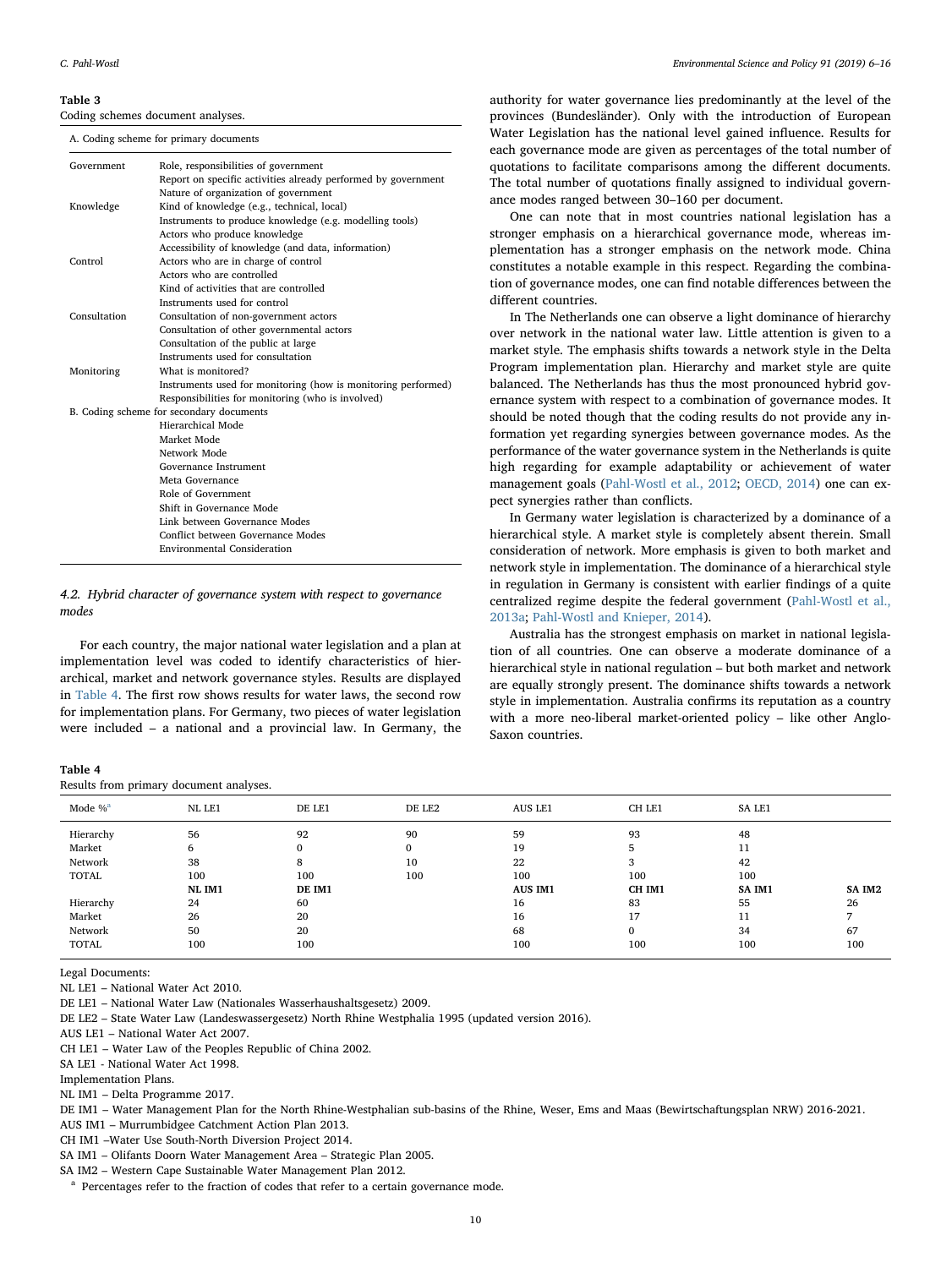China is characterized by strong dominance of a hierarchical style both in national legislation as well as in the implementation plan. The network mode is almost absent. Some emphasis is given on a market style in implementation. Regulation is very prescriptive. A long list of fines for violations confirm the dominance of a hierarchical governance mode.

South Africa is more balanced between hierarchy and network in both national regulation and implementation plan. A market style is present but weaker. The recent implementation plan of the Western Cape has more emphasis on network. The Western Cape is an innovative province with different political majorities than at national level and in other provinces. Overall, South Africa shows also a distribution of governance modes and could thus be characterized as a hybrid governance system. However, performance of water governance is quite poor regarding the achievement of water management goals ([Movik et al., 2016](#page-9-17); [Schreiner, 2013](#page-10-21); [Ruiters and Matji, 2015\)](#page-10-22). Hence, one might suspect conflicts rather than synergies among the different governance modes.

To substantiate the insights derived from this first assessment of legal documents, the next section provides a more detailed assessment of the changes in the water governance systems and the role of different governance modes over the past decades. It is primarily based on the analyses of secondary documents. Evidence from the analyses of primary documents is included as appropriate.

# <span id="page-5-0"></span>5. The role of governance modes in the water governance system in the different countries

For each country, a narrative will be provided that summarizes overall development over the past decades, discusses selected examples of conflicts and synergies between governance modes and elaborates on meta-governance and the role of government. Results are based on the coding of recent scientific literature and further results from the coding of the legal documents (cf. supplementary material for a list with all sources). Results from the coding of scientific literature are paraphrased and summarized rather than providing all relevant quotes.

# 5.1. Netherlands

The present water governance system of the Netherlands can be characterized as hybrid regarding governance styles. This is the result of a long evolution of an initially technocratic and top-down approach that failed in dealing with complex governance challenges. Change was often triggered by crises such as major flood events ([Pahl-Wostl et al.,](#page-10-8) [2013a\)](#page-10-8). Innovations were driven by successful networking by policy entrepreneurs who did not come from within the established governmental hierarchical structure ([Huitema et al., 2009\)](#page-9-20). Informal networks have been well connected to formal policy processes by for example individuals or by advisory commissions with representatives from policy, science, and business ([Pahl-Wostl et al., 2013a](#page-10-8); [Nooteboom,](#page-10-23) [2006\)](#page-10-23).

Water management shifted from a command-and control approach focusing on hard infrastructure measures towards embracing more environmental considerations to the present integrated and adaptive approach. The room for the River program has been a revolutionary change in flood policy and risk governance and management [\(Huitema](#page-9-20) [et al., 2009](#page-9-20); [van Dijk et al., 2011](#page-10-24); [Pahl-Wostl et al., 2013a;](#page-10-8) [van Dijk,](#page-10-25) [2008\)](#page-10-25). Involving stakeholders was driven by the insight that a program as complex and ambitious as the room for the river program cannot be realized in a technocratic expert mode ([Roth and Warner, 2007\)](#page-10-26).

But even in the Netherlands with a long consensus culture, such a change was not straightforward. There have been conflicts between the hierarchical and the network governance modes. One example are the calamity polders ([Roth and Warner, 2007](#page-10-26); [Chan and Protzen, 2018](#page-9-21)). To protect urban areas downstream, certain more rural areas were designated as flooding zones without involving the inhabitants concerned

(hierarchical governance mode). This raised major protests. Legitimacy of the process  $(=$  input legitimacy) was not accepted by the concerned villages (network governance mode). Furthermore, they provided counter-expertise, not only unsubstantiated opposition ([Roth and](#page-10-26) [Warner, 2007\)](#page-10-26). Another example where conflicts between governance modes needed to be overcome is the instrument of 'Water Assessments' (WA). WA support coordination between spatial planning and water management. They prescribe a flexible procedure to involve water managers in any spatial planning decision ([van Dijk et al., 2011;](#page-10-24) [van](#page-10-25) [Dijk, 2008\)](#page-10-25). WA can be characterized as hybrid instruments combining hierarchical and network governance styles. However, in urban spatial development economic interests and a market-dominated governance style may be in conflict with WA-derived considerations such as restricted land-use options due to high water-related risks ([van Dijk et al.,](#page-10-24) [2011;](#page-10-24) [van Dijk, 2008\)](#page-10-25). In such situations, water boards may have to act more strategically and engage in power plays since a more consensusbased or a legal approach to conflict resolution may not be effective (cf. [Table 2](#page-3-0) on different modes for conflict resolution). Despite such challenges WA seem to be a remarkably successful hybrid instruments that achieves flexible cross-sectoral coordination. [van Dijk \(2008\)](#page-10-25) compared different assessment instruments supporting cross-sectoral coordination from the perspective of metagovernance. She uses metagovernance as umbrella concept for finding the most effective and efficient way of steering with an instrument by reflecting on all three modes (hierarchy, network, market) of coordination to find the most suitable mix to fit the situation ([van Dijk, 2008.](#page-10-25) p. 71, 244). Her analyses show that WA – despite being based on a network governance logic - was explicitly designed as hybrid instrument to support a flexible use of different modes of coordination.

In the Netherlands, government and state actors seem to have played quite an active and beneficial role in meta-governance to resolve conflicts and generate synergies between governance modes [\(Silveira](#page-10-27) [and Richards, 2013;](#page-10-27) [Pahl-Wostl et al., 2013a;](#page-10-8) [van Dijk, 2008](#page-10-25)). The new policy for integrated spatial planning argues explicitly in favour of more cooperation between government and citizens. Instruments to link different parts of government and stakeholders from different sectors (such as WA linking spatial planning and water management) rely on cooperation and trust, not on hierarchy [\(van Dijk et al., 2011;](#page-10-24) [van Dijk,](#page-10-25) [2008\)](#page-10-25). This supports a learning approach to meta-governance. Without giving up entirely the possibility of hierarchical intervention if needed. The role of government seems to be rather flexible and pragmatic and responsive to expectations associated with a certain governance style (c.f. [Table 1\)](#page-2-0).

#### 5.2. Germany

Germany is characterized by a more hierarchical governance style compared to the Netherlands. Changes in water governance style are mainly triggered by higher-level legislation. The shift in flood management from security first to more risk-based approaches has been mainly imposed by the European Flood Directive [\(Becker, 2009;](#page-9-22) [Newig](#page-9-23) [et al., 2016\)](#page-9-23). The European Water Framework Directive also imposed a shift towards more network governance styles into the traditionally hierarchical and technocratic German water management ([Hüesker and](#page-9-24) [Moss, 2015](#page-9-24)). However, moving towards more network governance seems to encounter serious obstacles in German authorities with a tradition of a hierarchical governance style. Does this imply that Germany is performing worse than the Netherlands in dealing with complex water management challenges? Without doubt the Netherlands are far more advanced in implementing a transformation toward integrated and adaptive flood management [\(Pahl-Wostl et al., 2013a\)](#page-10-8). A comparison of urban flood management in Rotterdam and Hamburg suggest that the dominance of a hierarchical governance style can still be effective as long as no major conflicts arise and flood management does not aim for radical innovations ([Mees et al., 2014\)](#page-9-25). Rotterdam is far more advanced in the implementation of public-private partnerships,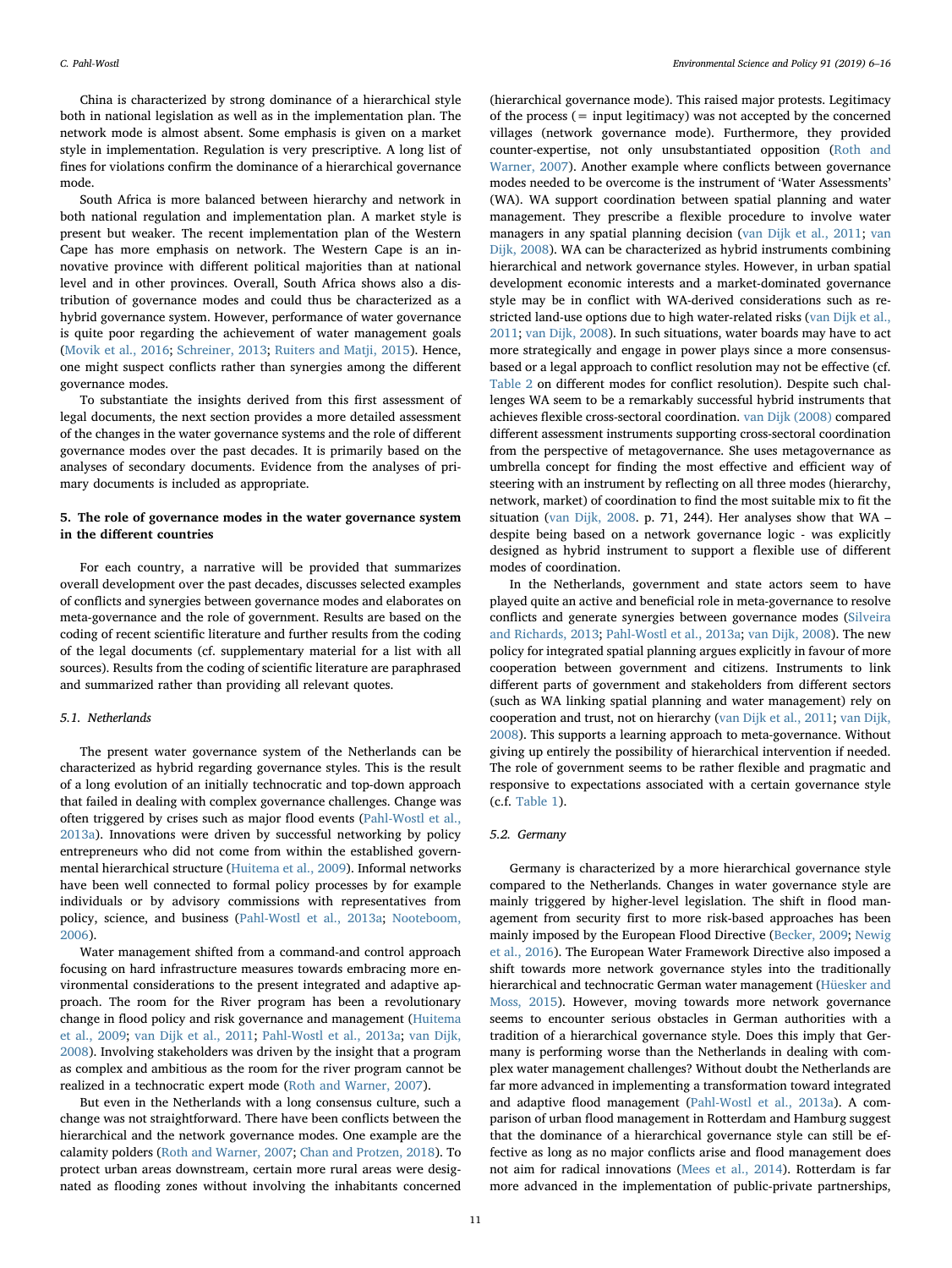which results as well in a higher overall legitimacy across all steps of the management process (as might be expected from a hybrid governance style c.f. [Table 2\)](#page-3-0). However, flood management in Hamburg has still a high output legitimacy, i.e. citizens are satisfied with the measures of flood management and seem to be less concerned with procedural aspects. Conflicts between governance styles may arise though if measures are more controversial.

In 1982 France and Germany agreed to improve flood-safety standards along the Rhine. Baden-Württemberg (a German Bundesland), responsible for the implementation decided to combine ecological restoration and improvements of flood safety by implementing permanent polders as retention areas for flood management. The implementation of such polders has encountered severe local opposition ([Pahl-Wostl](#page-10-8) [et al., 2013a](#page-10-8)). Implementation was conducted in a hierarchical governance mode. Stakeholders were not involved in the planning processes until the final step of the legally prescribed consultation process of construction plans. Stakeholder coalitions formed that often mobilized counter-expertise. In such a situation input-legitimacy gains in importance.

Similarly, public involvement as required by the European Water Framework Directive has in most cases been limited to information or at most consultation ([Theesfeld and Schleyer, 2013](#page-10-19)). Such an approach is not conducive to dealing with persistent problems such as nitrate pollution of groundwater caused by intensive agriculture [\(Pahl-Wostl,](#page-10-13) [2017\)](#page-10-13). Both hierarchical (regulation) and network (voluntary agreements between water suppliers and farmers) governance styles failed in dealing with the nitrate problem. Agriculture has been using its lobbying power to influence policy and the WFD implementation operating in a market logic against hierarchy and network [\(Hüesker and Moss,](#page-9-24) [2015;](#page-9-24) [Mees et al., 2014](#page-9-25)). Government seems to be largely absent as meta-governor to design processes that could deal with the different and irreconcilable logics of the different governance styles. To the contrary, a national legislation subsidizing renewable energy production provided strong economic incentives for increased biogas production that rendered ineffective voluntary agreements and compensation payments between water suppliers and farmers [\(Pahl-Wostl, 2017](#page-10-13)).

[Theesfeld and Schleyer \(2013\)](#page-10-19) undertook a critical reflection on what they refer to as "IWRM Light" implementation of the WFD. Their recommendations constitute a claim for more meta-governance to overcome institutional inertia and path dependency due to the strong hierarchical and regulatory based tradition of German water governance and management. The situation in flood risk management and the implementation of the EU Flood Directive is similar. It is unclear how decisions to use participatory planning are made, and a more systematic design of such processes by competent authorities seems to be warranted ([Newig et al., 2016\)](#page-9-23). Furthermore, German authorities are very reluctant to engage with adaptive management and experimentation which constitutes an obstacle to change and innovation [\(Newig et al.,](#page-9-23) [2016;](#page-9-23) [Pahl-Wostl et al., 2013a](#page-10-8)). The hierarchical tradition prevents government from adopting an active role in a learning approach to meta-governance. Such engagement would require a network governance style and a more flexible and situational approach by government to adopting different roles.

## 5.3. Australia

Among the five cases chosen, Australia has the strongest emphasis on market mechanisms for the governance of water. Regarding hierarchy and network governance, water legislation is characterized by a dominance of a hierarchical governance style, whereas implementation has a clear dominance of network governance (cf. [Table 3\)](#page-4-0). These findings suggest a considerable dynamics and flexibility regarding the role of the different governance modes at different levels and different phases of the policy cycle.

In the late 1990s, severe droughts triggered a shift towards toward market governance that had already started earlier [\(Hussey and Dovers,](#page-9-26)

[2006\)](#page-9-26). Water was converted to a tradable commodity, and water licences were decoupled from land tenure [\(Alston et al., 2016](#page-9-27)). The National Water Initiative (2004) had an emphasis on improving efficiency and effectiveness of water management and introduced as principles cost-recovery and consumption-based pricing but also environmental water allocations. Coordination among states was achieved by a competitive scheme set up by the federal government to reward reform efforts ([Doolan and Hart, 2017;](#page-9-28) [Cooper and Crase, 2016](#page-9-29)). The New South Wales Water Management Act (2000) was characterized as well by increasing decentralization and a shift away from hierarchical toward more network- and market-based governance ([Bell and Park,](#page-9-30) [2006\)](#page-9-30). But another severe drought, the so-called millennium drought (1997–2009), triggered a shift back towards more hierarchical control as documented in the Water Act 2007 [\(Marshall et al., 2013](#page-9-31)). With the Water Act 2007, the national government interfered in the management of the Murray-Darling Basin as the states proved to be incapable of coming to an agreement regarding the allocation of scarce water resources and environmental targets were not reached [\(Crase and Cooper,](#page-9-32) [2015;](#page-9-32) [Alston et al., 2016\)](#page-9-27). The Water Act 2007 strengthened water management at the basin scale by attributing more power to the Murray-Darling basin authority. In contrast, the Murray-Darling Basin Commission that was in place before depended on unanimous approval of all the individual states. The Water Act 2007 aimed as well at harmonizing the approaches to water markets and property rights regimes to improve the effectiveness of market-based governance. A variety of conflicts have arisen between the different governance modes.

The Murray-Darling Basin Plan was developed with strong stakeholder involvement but implemented in a hierarchical top-down fashion. This eroded the trust of some stakeholders who did not consider the process to be fair and transparent ([Alston et al., 2016](#page-9-27)). Conflicts arose between hierarchical and network governance when options in consultative processes were predetermined by prior policy choices ([Crase and Cooper, 2015](#page-9-32)).

Conflicts have also been identified between market and network (and hierarchy) governance styles. The dominance of a market logic and transactional approaches, sole emphasis on benefits and natural assets may undermine the willingness of stakeholders to cooperate and to take into account long-term and system-wide implications [\(Bell and](#page-9-15) [Quiggin, 2008;](#page-9-15) [Connell, 2014](#page-9-33)). The government buys water entitlements on the market to comply with environmental water allocations without explicit discussions on environmental functions and their value to society.

Experience from Australia shows that water markets require an involvement of the government as meta-governor [\(Bell and Quiggin,](#page-9-15) [2008;](#page-9-15) [Connell, 2014\)](#page-9-33). Already the introduction of a property rights regime has to be initiated by the government and constitutes a crucial step to set the trajectory for further developments. In 2007, the government (as meta-governor one could say) interfered in the market scheme and introduced the environment into the market ([Kiem, 2013](#page-9-34)). Water markets cannot operate in a pure market fashion but require strong involvement of the government, in particular to assure environmental and social objectives ([Bell and Park, 2006;](#page-9-30) [Bell and](#page-9-15) [Quiggin, 2008\)](#page-9-15). Furthermore, during conditions of extreme water scarcity markets have their limitations as allocation priorities have to be set by other criteria than purchasing power (e.g. assuring drinking water supply). This requires hierarchical interference in the market scheme. Acting as meta-governor in such situations is a challenge.

Conflict may arise as well between hierarchical and network governance style when the government acts as "meta-governor". Legitimacy is based on procedural aspects in network governance. The choice whom to involve in negotiation and decision making processes is a key decision, which may undermine legitimacy as perceived by stakeholders ([Bell and Park, 2006](#page-9-30)). There was strong stakeholder involvement in the Murray-Darling Basin plan development – but the government continued to operate in a market and hierarchical mode, which undermined the willingness of stakeholders to cooperate [\(Connell,](#page-9-33)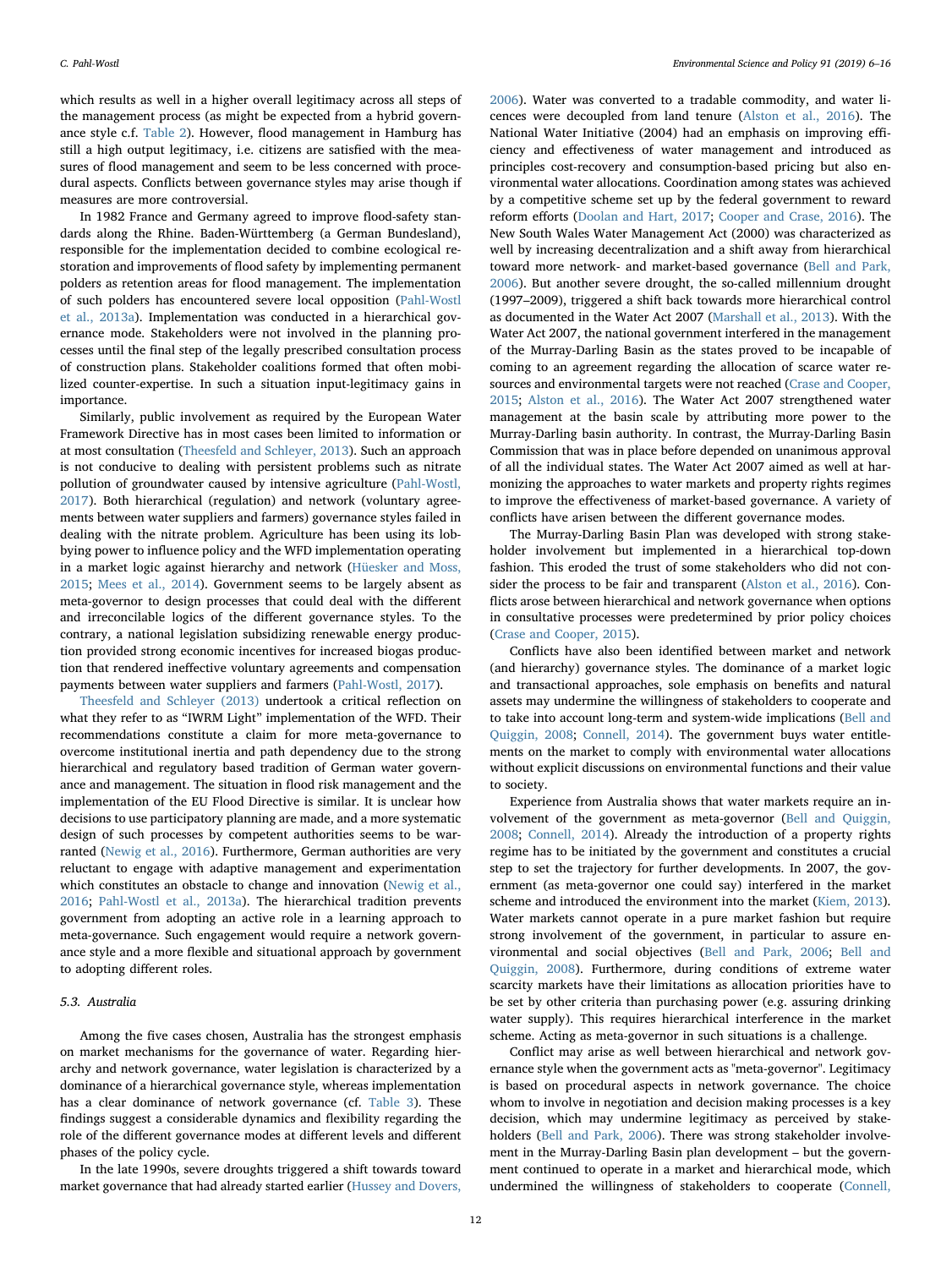[2014\)](#page-9-33). So, on the one hand meta-governance is needed. On the other hand, the role of government has to be clearly defined, rules for decision-making need to be transparent and negotiable to do justice to both governance styles and to avoid that stakeholders with high lobbying power try to gain too much influence. Such conclusions are supported by findings by [Marshall et al. \(2013\)](#page-9-31) who argue that "At least for the Murray-Darling Basin, therefore, our case study highlights the importance of governments augmenting their limited capacities to control the direction of cross-border integration efforts by setting in place governance arrangements capable of catalysing (e.g., by fostering conditions favourable for fruitful competitive rivalry or informal collaborations) the kinds of self-organising dynamics through which they and other enterprises may come to manage water resources with greater regard for the interdependence of their efforts" (ibid, p 214). This is an argument in favour of meta-governance even if the authors do not use this term.

#### 5.4. China

The governance system in China is characterized by strong emphasis on control and hierarchical decision making by the government. If consultation is undertaken, then among governmental units at different levels (e.g. local governments, authorities) rather than including stakeholder groups. A recurring theme is the division of power between central and local levels of government. Provinces have considerable financial autonomy. [Silveira and Richards \(2013\)](#page-10-27) suggest that the Chinese system is a hybrid between a centralized, coordinated system operating in a hierarchical mode and a decentralized fragmented system operating in a market mode (fiscal decentralization). This causes some tensions as provinces have more incentives to pursue economic objectives and short-term profit maximization than environmental and social objectives and long-term sustainability.

The hierarchical governance style is also reflected in a commendcontrol approach to water management. Traditionally, water management in China has been characterized by large-scale infrastructure development such as the quite contested Three Gorges Dam (entered into operation 2008). The main purposes of the dam construction have been flood management and furthermore energy production. Despite such megaprojects, one could observe over the past decade the advent of more "soft" and ecologically based approaches in flood management ([Xia and Pahl-Wostl, 2012b](#page-10-28); [Moore, 2017;](#page-9-35) [Pittock and Xu, 2011](#page-10-29)). The implementation of ecologically based approaches follows an authoritarian way where thousands of people are simply relocated to make space for flood retention areas. Adaptive management has been introduced in the "Chinese way" which embraces an iterative development and implementation of policies based on pilots and policy experimentation tightly controlled by the central government. Such experimentation has been the hallmark of Chinese economic development. By using policy experimentation under hierarchy, the central government has tried to control economic development to avoid conflicts between the prevailing hierarchical governance style and marketbased liberalization ([Heilmann, 2008\)](#page-9-36). However, such controlled experimentation does not develop social capital and commitment to environmental policy objectives at lower levels [\(Xia and Pahl-Wostl,](#page-10-30) [2012a,](#page-10-30) [2012b](#page-10-28)). Hence it cannot be compared to concepts of adaptive management that advocate and promote a network governance style and the development of a more polycentric regime ([Pahl-Wostl, 2015b](#page-10-1)).

The conflict between hierarchy, market (fiscal decentralization – more financial autonomy to provinces) and network (efforts of central government towards participation and integrated measures) governance styles prevail and are most significant in urban flood management. Large-scale infrastructure projects have largely ignored the needs of cities and smaller rivers in the periphery of major waterways ([Moore,](#page-9-35) [2017\)](#page-9-35). Different levels of government – all rather hierarchical and authoritarian – are not working in line. Coordination across levels of government does not work well. [Moore \(2017\)](#page-9-35) argues in favour of a new role of the central government – required as meta-governor using

dedicated policy instruments to foster coordination. The question remains open if such coordination could indeed be achieved in a hierarchical governance mode.

Attempts to use Western models of stakeholder participation in formal policy processes are in conflict with traditional Chinese hierarchical governance style. This has also impacted the effectiveness of introducing water user associations to improve the allocation of scarce water resources. Informal vertical social networks among prosperous village leaders and governmental officials (Guanxi) developed where decisions on water allocations were made. These vertical relations were more in conflict with formal institutions that aimed at increasing the effectiveness and sustainability of water use [\(Yu et al., 2016](#page-10-31)). This is a sign of a more general tendency in China where corruption and "network governance" at local level undermines jurisdiction [\(Young et al.,](#page-10-32) [2015;](#page-10-32) [Dai, 2015](#page-9-37)). However, in irrigation management also other tendencies could be observed where villagers without access to economic resources developed horizontal social networks to develop more equitable approaches to sharing water resources ([Yu et al., 2016](#page-10-31)). The government seems to have been largely absent in facilitating the development of the latter kind of networks.

Similar challenges have arisen when the Chinese government has tried to introduce water markets and trading schemes. Hierarchical control and the legacy of administrative water allocation interfere with a market-based governance style [\(Moore, 2015](#page-9-38)). Water resources are allocated in a top-down fashion across several levels of government, and trading schemes represent more a transfer of water usage entitlements allocated to administrative entities than trading among actors who hold individual water rights. Such constellations are susceptible to the development of vertical social networks and corruption.

The preference for large-scale infrastructure projects is also prevalent in dealing with water scarcity. Despite efforts towards decentralization of irrigation management and the introduction of trading schemes, the South-North Transfer constitutes a water transfer project of unprecedented dimensions. The central government showed quite some flexibility in realizing this project by using a persuasive strategy carefully combined with the traditional coercive strategy to implement the resettlement of many thousands of people ([Moore, 2014](#page-9-39)).

Overall, one can conclude that Chinese water governance is still dominated by a hierarchical governance style. Market or network-based approaches are adapted to fit a hierarchical paradigm. The realization of large-scale infrastructure projects such as the Three Gorges Dam or the South-North Transfer proceed in parallel to the government's promotion of new paradigms, such as water saving society or living in harmony with nature [\(Moore, 2014;](#page-9-39) [Xia and Pahl-Wostl, 2012a](#page-10-30), [2012b\)](#page-10-28). Government has traditionally a strong and dominant role. One could argue about the presence of meta-governance by government which continues largely to act in a hierarchical governance style and in the role of ruling society. There is little evidence of supporting a balance between governance modes and more learning based approach to meta-governance.

# 5.5. South Africa

Water governance in South Africa encountered a major transformation after the breakdown of Apartheid ([Herrfahrdt-Pähle and Pahl-](#page-9-40)[Wostl, 2012;](#page-9-40) [Nastar and Ramasar, 2012](#page-9-41); [Kapfudzaruwa and Sowman,](#page-9-42) [2009\)](#page-9-42). South African water legislation is often praised as being exemplary on an international scale. However, it has encountered serious challenges in implementation [\(Schreiner, 2013](#page-10-21)).

Reform in water legislation after the end of the Apartheid regime represented a move towards more network governance, towards more participation and social justice consideration in water legislation – National Water Act, 1998 and Water Services Act, 1997 ([Kapfudzaruwa](#page-9-42) [and Sowman, 2009\)](#page-9-42). The initial shift from hierarchy towards more network governance – socially oriented – was later replaced by a more market-oriented strategy ([Movik, 2011\)](#page-9-43). The NWA introduced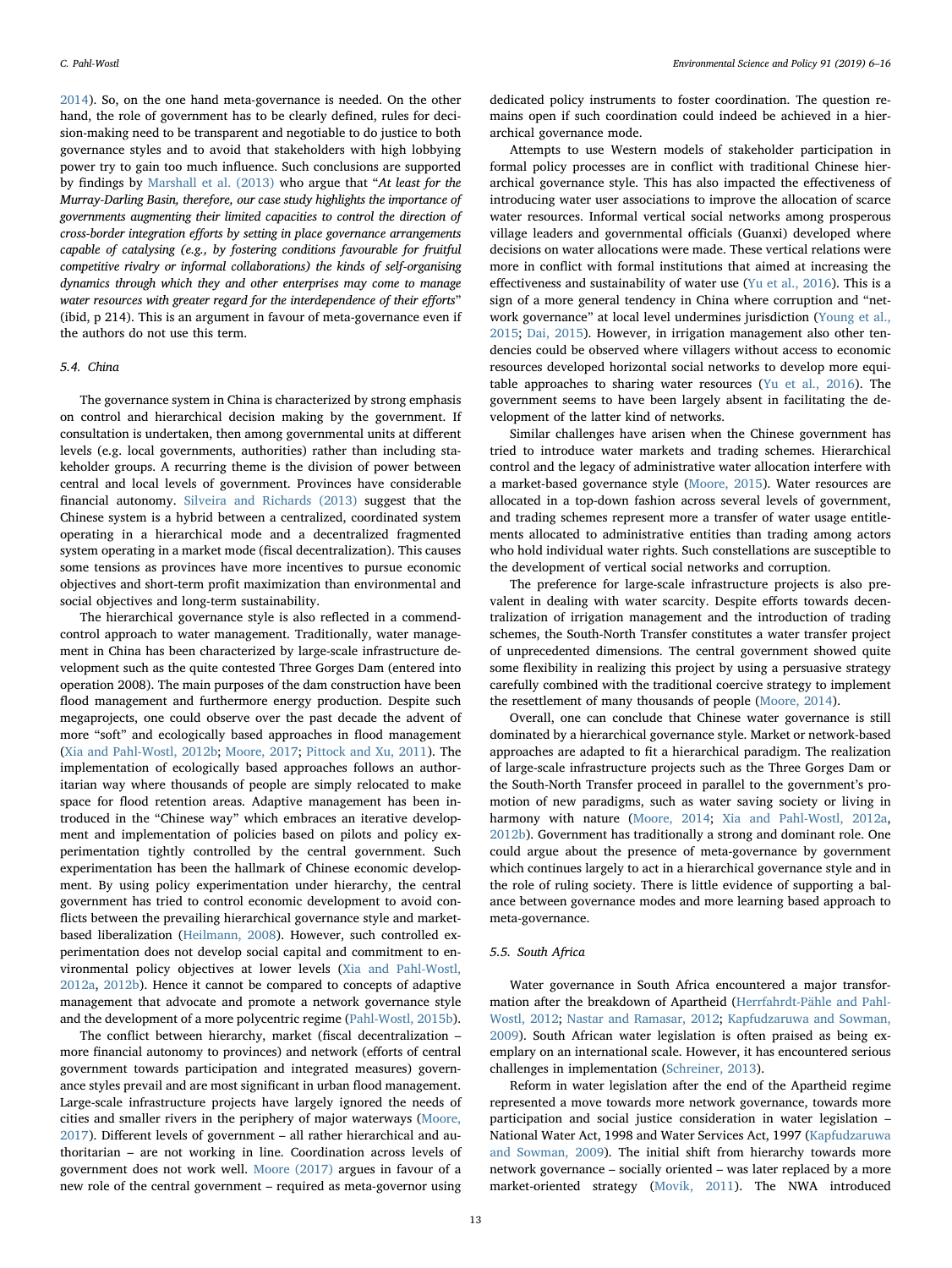decentralization and the implementation of Catchment Management Agencies (CMAs). CMAs can be established upon proposal coming from communities in the respective established water institutions, like irrigation boards or water user associations, in the proposed CMA's water management area ([Meissner et al., 2016\)](#page-9-44). But the national government has still considerable power. The Minister of Water and Sanitation must appoint all responsible persons and has also the authority to interfere in the daily work and even disassemble a structure if considered to be ineffective. Due to administrative water rights, the government has also discretionary power to decide on water allocations (relative shares determine what is considered reasonable) ([Movik, 2011\)](#page-9-43). The considerable power of the Minister begs the question whether decentralisation, as enshrined in the NWA, is only a principle on paper or something that can truly be implemented at catchment level with considerable less interference from the Minister. In other words, is it possible to truly decentralise water governance and management with a strong national department in place ([Meissner, 2016](#page-9-45))?

To date, only two of the initially planned 19 CMAs are operational. In 2012, the Minister of Water and Sanitation reduced the number of CMAs to nine, due to the problems in implementation. Most recently the Department of Water and Sanitation (DWS) published of formal proposal to implement only one CMA ([Department of Water and](#page-9-46) [Sanitation, 2017\)](#page-9-46). As the failure of policy can largely be attributed to a failure of government, it is questionable if this shift back to a hierarchical governance style will really be effective.

Two kinds of conflicts rather than synergies between governance styles have been quite prevalent: neo-liberal thinking against hierarchical regulation towards environmental and social sustainability ([Schreiner, 2013](#page-10-21)) and the traditional engineering technocratic control approach against people-centred and inclusive management [\(Movik](#page-9-17) [et al., 2016](#page-9-17)).

The implementation of CMAs could not overcome deep power imbalances ([Movik et al., 2016\)](#page-9-17). A move towards more equitable and sustainable management was further jeopardized by a shift towards more neo-liberal thinking and market-driven reforms ([Movik et al.,](#page-9-17) [2016;](#page-9-17) [Mazengia, 2005](#page-9-47)) as well as a decline in accountability of governmental officials ([Schreiner, 2013](#page-10-21)). The responsibility for the delivery of water services was delegated to municipalities by the Constitution and the Water Services Act ([Nastar and Ramasar, 2012](#page-9-41)). However, these encountered problems to raise sufficient revenue to subsidize water services for the poor and to guarantee the free access to 25 litres of water per person and day as prescribed by national legislation. Cost recovery of basic services proved not to be possible – even with crosssubsidization ([Mazengia, 2005](#page-9-47)).

A combination of hierarchical, network and market style as envisaged by the South African water policy requires a role of the government as meta-governor. Unfortunately, the government in South Africa proved to be weak. The combination of hierarchical and market governance led rather to informal vertical networks and increasing corruption. The establishment of substitutive networks at local scale is partly impeded by the power of the government to make major decisions that influence the local level. The most recent and dramatic example is the severe water crisis in Cape Town that risks to run out of water in May 2018. After a warning issued in 2007 by the Department of Water Affairs [\(Muller, 2017](#page-9-48)), the municipal government has undertaken precautionary measures for years to develop resilience against an extreme drought. At provincial level the national Department of Water and Sanitation (DWS) is responsible for water allocation. Instead of saving, scarce water resources have been over-allocated to agriculture and other large users ([Zille, 2017;](#page-10-33) [Olivier, 2017\)](#page-10-34). At the same time, the DWS did not grant credits for infrastructure development applied for by the municipal government. Politics seems to be one reason behind the crisis, as Cape Town and the Western Cape is the only province of the country ruled the by the major opposition party, Democratic Alliance, whereas national and other provincial governments are in the hand of the African National Congress. However, such dominance of politics suggests as well a failure of bureaucratic structures. A most recent report highlighted that the DWS is in a dire state with lack of capacity, huge debts and in many instances where money to be dedicated to infrastructure investment disappeared (SAWC DWS [Task Team, 2017](#page-10-35)). Regulation is not enforced and compliance is not monitored. The capacity of government and governmental authorities to govern is low.

Overall one can conclude that water policy in South Africa aims at a balanced combination between hierarchical and network governance with some consideration of market-based approaches. The capacity of government to govern and to act as meta-governor is weak. This leads in the end to more conflicts than synergies between governance modes and quite a poor performance of water management.

#### 6. Discussion and conclusion

The case analyses have shown that the increasing complexity and interdependencies of modern societies and the need for more coordination of and collaboration among societal actors to address complex governance problems has led to the emergence of new and diverse forms of governance. Indeed, it seems that hybrid forms of governance are essential to address complex water management problems and to support transformative change. The analyses have also shown that an effective combination of different governance styles (strengthening synergies and avoiding conflicts) is a decisive factor in the success of governance reform and the evolution of polycentric and hybrid governance systems. Some kind of meta-governance seems to be of importance in this respect. However, the analyses suggest as well that such meta-governance is largely absent. Patterns of interplay between governance modes seem to be a product of chance and politics rather than of purposeful design and/or reflection and deliberation among the stakeholders involved. Lack of capacity of government to govern has been identified as one plausible factor to explain a weak role of government in meta-governance. South Africa is an example where governmental capacity to govern is low in general. Principles of good governance (e.g. transparency, accountability, following the rule of law) are often violated. But also in countries such as Germany with a high capacity of the state to govern in general such capacity does not translate automatically in a strong role of government in meta-governance. A lack of understanding governance and management as learning process is another key factor to explain a lack of appreciation of the importance of meta-governance.

The classical distinction between hierarchies, networks and markets as ideal-typical governance modes has proven to be very useful for analysing complex and hybrid governance settings. As substantiated by [Grande \(2012\),](#page-9-49) the universe of discourse of governance research more or less embraces the interface between hierarchical governmental control, self-organization of civil society and competitive markets. Opinions diverge as to the extent to which the interactions at this interface can be influenced by purposeful design and if any kind of design principles can be derived. [Meuleman \(2008\),](#page-9-18) for example, explicitly argues in favour of purposeful design – at least in public administration. He recommends the development of tool boxes which allow public authorities to act as "meta-governors" combining instruments of hierarchical, network or market governance styles, respectively, as required by particular governance problems and process-specific conditions. [Kooiman and Jentoft \(2009\)](#page-9-50) promote a less instrumental understanding of meta-governance. For them meta-governance, the governance of governance, refers to reflection on values, norms and principles which pertain to governance system issues, for instance, their institutional design. This is in line with an understanding of meta-governance as a reflexive process of societal learning (c.f. chapter 3). Furthermore, in many countries government is weak. In such cases, one cannot expect government to act as meta-governor in processes of governance reform. One may put more hope in bottom-up processes sensu Elinor Ostrom that develop capacities at least at a local scale.

Requirements for developing societal capacities for such reflexive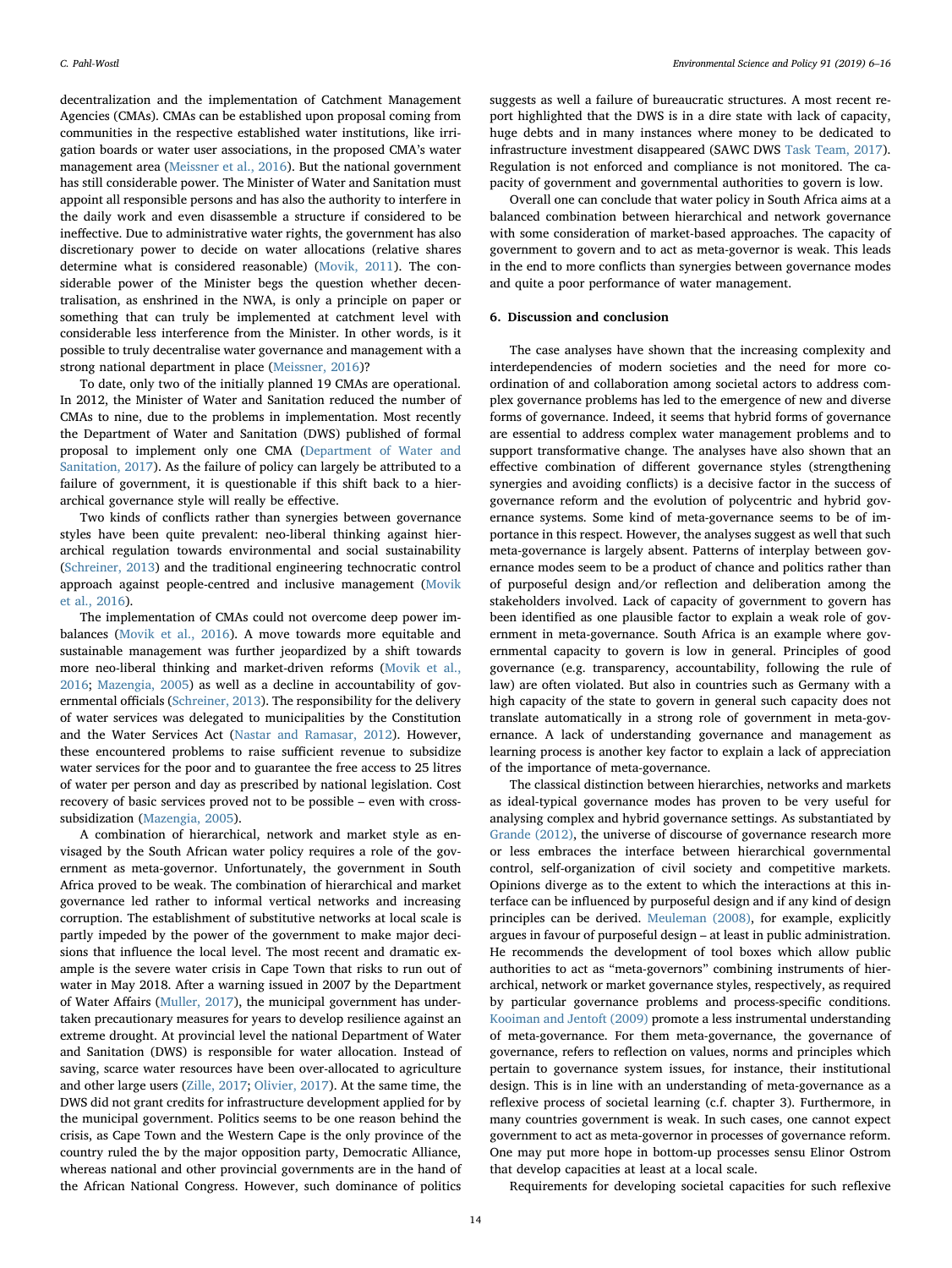governance and discourse are not well understood neither in developed nor in developing countries. There is only little empirical knowledge on the performance of different governance arrangements and the role of combinations of governance modes. There is a clear need for more comparative work. Science should give high priority to closing this knowledge gap and to developing diagnostic approaches that support context-sensitive analysis and a transferability of insights among similar classes of problems and contexts to support processes of governance reform.

# Acknowledgements

The research presented in this article was financially supported by the German Research Foundation (project WaterNeeds PA 351/8-1). Katharina Butke provided support in coding the legal documents. The article profited from numerous discussions with other members of the WaterNeeds team – Kathrin Knüppe, Christian Knieper and Johannes Halbe. I would also like to thank Catherine Allen and Richard Meissner for providing feedback on the analyses of Australia and South Africa, respectively. Furthermore, comments from two anonymous reviewers led to considerable restructuring and improvement of the article.

#### Appendix A. Supplementary data

Supplementary material related to this article can be found, in the online version, at doi:<https://doi.org/10.1016/j.envsci.2018.10.008>.

#### References

- <span id="page-9-27"></span>Alston, M., Whittenbury, K., Western, D., Gosling, A., 2016. Water policy, trust and governance in the Murray-Darling Basin. Aust. Geogr. 47 (1), 49–64. [https://doi.org/](https://doi.org/10.1080/00049182.2015.1091056) [10.1080/00049182.2015.1091056.](https://doi.org/10.1080/00049182.2015.1091056)
- <span id="page-9-3"></span>Araral, E., Wang, Y., 2013. Water governance 2.0: a review and second generation research agenda. [Article]. Water Resour. Manag. 27 (11), 3945–3957. [https://doi.org/](https://doi.org/10.1007/s11269-013-0389-x) [10.1007/s11269-013-0389-x](https://doi.org/10.1007/s11269-013-0389-x).
- <span id="page-9-1"></span>[Bakker, K., 2010. Privatizing Water: Governance Failure and the World](http://refhub.elsevier.com/S1462-9011(18)30152-7/sbref0015)'s Urban Water [Crisis. Cornell University Press, Ithaca, NY.](http://refhub.elsevier.com/S1462-9011(18)30152-7/sbref0015)
- <span id="page-9-22"></span>[Becker, G., 2009. Germany: transitions in](http://refhub.elsevier.com/S1462-9011(18)30152-7/sbref0020) flood management in the Rhine Basin. In: [Huitema, D., Meijerink, S. \(Eds.\), Water Policy Entrepreneurs. A Research Companion](http://refhub.elsevier.com/S1462-9011(18)30152-7/sbref0020) [to Water Transitions Around the Globe. Edward Elgar, Cheltenham, UK, pp. 325](http://refhub.elsevier.com/S1462-9011(18)30152-7/sbref0020)–348.
- <span id="page-9-30"></span>Bell, S., Park, A., 2006. The problematic metagovernance of networks: water reform in New South Wales. J. Public Policy 26 (01), 63–83. [https://doi.org/10.1017/](https://doi.org/10.1017/S0143814X06000432) [S0143814X06000432.](https://doi.org/10.1017/S0143814X06000432)
- <span id="page-9-15"></span>Bell, S., Quiggin, J., 2008. The limits of markets: the politics of water management in rural Australia. Env. Polit. 17 (5), 712–729. [https://doi.org/10.1080/](https://doi.org/10.1080/09644010802421448) [09644010802421448.](https://doi.org/10.1080/09644010802421448)
- <span id="page-9-19"></span>Berardo, R., Lubell, M., 2016. Understanding what shapes a polycentric governance system. Public Adm. Rev. 76 (5), 738–751. [https://doi.org/10.1111/puar.12532.](https://doi.org/10.1111/puar.12532)
- <span id="page-9-21"></span>Chan, J.K.H., Protzen, J.-P., 2018. Between conflict and consensus: searching for an ethical compromise in planning. Plan. Theory 17 (2), 170–189. [https://doi.org/10.](https://doi.org/10.1177/1473095216684531) [1177/1473095216684531](https://doi.org/10.1177/1473095216684531).
- <span id="page-9-14"></span>[Conca, K., 2006. Governing Water: Contentious Transnational Politics and Global](http://refhub.elsevier.com/S1462-9011(18)30152-7/sbref0045) [Institution Building. MIT Press, Cambridge, MA, USA](http://refhub.elsevier.com/S1462-9011(18)30152-7/sbref0045).
- <span id="page-9-33"></span>[Connell, D., 2014. A Time to Regroup and Reassess in the Murray Darling Basin. Global](http://refhub.elsevier.com/S1462-9011(18)30152-7/sbref0050) [Water Forum](http://refhub.elsevier.com/S1462-9011(18)30152-7/sbref0050).
- <span id="page-9-29"></span>Cooper, B., Crase, L., 2016. Governing water service provision: lessons from Australia. Util. Policy 43, 42–47. <https://doi.org/10.1016/j.jup.2016.06.005>.
- <span id="page-9-32"></span>Crase, L., Cooper, B., 2015. Politics, socio-economics and water allocations: a note on the limits of integrated water resources management. Australas. J. Environ. Manag. 22 (4), 388–399. <https://doi.org/10.1080/14486563.2015.1041068>.
- <span id="page-9-37"></span>Dai, L., 2015. A new perspective on water governance in China: captain of the River. Water Int. 40 (1), 87–99. <https://doi.org/10.1080/02508060.2014.986702>.
- <span id="page-9-46"></span>[Department of Water and Sanitation, 2017. Business case for the establishment of a single](http://refhub.elsevier.com/S1462-9011(18)30152-7/sbref0070) [catchment management agency. In: Wa, Do. \(Ed.\), Department of Water and](http://refhub.elsevier.com/S1462-9011(18)30152-7/sbref0070) [Sanitation. Department of Water and Sanitation, Pretoria](http://refhub.elsevier.com/S1462-9011(18)30152-7/sbref0070).
- <span id="page-9-28"></span>[Doolan, J., Hart, B.T., 2017. Chapter 1 - water resource policy, planning and management](http://refhub.elsevier.com/S1462-9011(18)30152-7/sbref0075) in Australia—[an overview. Decision Making in Water Resources Policy and](http://refhub.elsevier.com/S1462-9011(18)30152-7/sbref0075) [Management. Academic Press, pp. 3](http://refhub.elsevier.com/S1462-9011(18)30152-7/sbref0075)–19.
- <span id="page-9-12"></span>Driessen, P.P.J., Dieperink, C., van Laerhoven, F., Runhaar, H.A.C., Vermeulen, W.J.V., 2012. Towards a conceptual framework for the study of shifts in modes of environmental governance – experiences from the Netherlands. Environ. Policy Gov. 22 (3), 143–160. [https://doi.org/10.1002/eet.1580.](https://doi.org/10.1002/eet.1580)
- <span id="page-9-4"></span>Gerlak, A.K., Heikkila, T., Smolinski, S.L., Huitema, D., Armitage, D., 2017. Learning our way out of environmental policy problems: a review of the scholarship. journal article]. Policy Sciences 1–37. <https://doi.org/10.1007/s11077-017-9278-0>.
- <span id="page-9-16"></span>[Grafton, R.Q., Horne, J., Wheeler, S.A., 2016. On the marketisation of water: evidence](http://refhub.elsevier.com/S1462-9011(18)30152-7/sbref0090) [from the Murray-Darling Basin, Australia. Water Resour. Manag. 2 \(30\).](http://refhub.elsevier.com/S1462-9011(18)30152-7/sbref0090)
- <span id="page-9-49"></span>[Grande, E., 2012. Governance forschung in der governance falle. Polit. Vierteljahresschr.](http://refhub.elsevier.com/S1462-9011(18)30152-7/sbref0095) [4, 565](http://refhub.elsevier.com/S1462-9011(18)30152-7/sbref0095)–592.
- <span id="page-9-36"></span>Heilmann, S., 2008. Policy experimentation in China's economic rise. Stud. Comp. Int. Dev. 43 (1), 1–26. [https://doi.org/10.1007/s12116-007-9014-4.](https://doi.org/10.1007/s12116-007-9014-4)
- <span id="page-9-40"></span>Herrfahrdt-Pähle, E., Pahl-Wostl, C., 2012. Continuity and change in social-ecological systems: the role of institutional resilience. Ecol. Soc. 17 (2). [https://doi.org/10.](https://doi.org/10.5751/ES-04565-170208) [5751/ES-04565-170208.](https://doi.org/10.5751/ES-04565-170208)
- <span id="page-9-6"></span>Howlett, M., 2017. The criteria for effective policy design: character and context in policy instrument choice. J. Asian Public Policy 1–22. [https://doi.org/10.1080/17516234.](https://doi.org/10.1080/17516234.2017.1412284) [2017.1412284.](https://doi.org/10.1080/17516234.2017.1412284)
- <span id="page-9-7"></span>Howlett, M., Rayner, J., 2007. Design principles for policy mixes: cohesion and coherence in 'New governance arrangements'. Policy Soc. 26 (4), 1–18. [https://doi.org/10.](https://doi.org/10.1016/S1449-4035(07)70118-2) [1016/S1449-4035\(07\)70118-2.](https://doi.org/10.1016/S1449-4035(07)70118-2)
- <span id="page-9-24"></span>Hüesker, F., Moss, T., 2015. The politics of multi-scalar action in river basin management: implementing the EU Water Framework Directive (WFD). Land use policy 42, 38–47. <https://doi.org/10.1016/j.landusepol.2014.07.003>.
- <span id="page-9-20"></span>[Huitema, D., Meijerink, S., 2009. Policy dynamics in Dutch water management: analyzing](http://refhub.elsevier.com/S1462-9011(18)30152-7/sbref0125) [the contribution of policy entrepreneurs to policy change. In: Huitema, D., Meijerink,](http://refhub.elsevier.com/S1462-9011(18)30152-7/sbref0125) [S. \(Eds.\), Water Policy Entrepreneurs. A Research Companion to Water Transitions](http://refhub.elsevier.com/S1462-9011(18)30152-7/sbref0125) [Around the Globe. Edward Elgar, Cheltenham, UK, pp. 349](http://refhub.elsevier.com/S1462-9011(18)30152-7/sbref0125)–368.
- <span id="page-9-26"></span>Hussey, K., Dovers, S., 2006. Trajectories in Australian water policy. J. Contemp. Water Res. Educ. 135 (1), 36–50. [https://doi.org/10.1111/j.1936-704X.2006.](https://doi.org/10.1111/j.1936-704X.2006.mp135001005.x) [mp135001005.x.](https://doi.org/10.1111/j.1936-704X.2006.mp135001005.x)
- <span id="page-9-0"></span>[Ingram, H., 2011. Beyond universal remedies for good water governance. In: Garrido, A.,](http://refhub.elsevier.com/S1462-9011(18)30152-7/sbref0135) [Ingram, H. \(Eds.\), Water for Food in a Changing World. Contributions from the](http://refhub.elsevier.com/S1462-9011(18)30152-7/sbref0135) [Rosenberg International Forum on Water Policy, Miltorn Park: Routledge, pp.](http://refhub.elsevier.com/S1462-9011(18)30152-7/sbref0135) 241–[261](http://refhub.elsevier.com/S1462-9011(18)30152-7/sbref0135).
- <span id="page-9-42"></span>[Kapfudzaruwa, F., Sowman, M., 2009. Is there a role for traditional governance systems in](http://refhub.elsevier.com/S1462-9011(18)30152-7/sbref0140) South Africa'[s new water management regime? Water South Africa 35 \(5\), 683](http://refhub.elsevier.com/S1462-9011(18)30152-7/sbref0140)–692.
- <span id="page-9-34"></span>Kiem, A.S., 2013. Drought and water policy in Australia: challenges for the future illustrated by the issues associated with water trading and climate change adaptation in the Murray–darling Basin. Glob. Environ. Chang. Part A 23 (6), 1615–1626. [https://](https://doi.org/10.1016/j.gloenvcha.2013.09.006) [doi.org/10.1016/j.gloenvcha.2013.09.006](https://doi.org/10.1016/j.gloenvcha.2013.09.006).
- <span id="page-9-5"></span>[Kooiman, J., 2000. Societal governance: levels, modes and orders of social-political in](http://refhub.elsevier.com/S1462-9011(18)30152-7/sbref0150)[teraction. In: Pierre, J. \(Ed.\), Debating Governance: Authority, Steering, and](http://refhub.elsevier.com/S1462-9011(18)30152-7/sbref0150) [Democracy. Oxford University Press, Oxford UK, pp. 138](http://refhub.elsevier.com/S1462-9011(18)30152-7/sbref0150)–164.
- <span id="page-9-9"></span>[Kooiman, J., 2003. Governing As Governance. SAGE., London](http://refhub.elsevier.com/S1462-9011(18)30152-7/sbref0155).
- <span id="page-9-10"></span>[Kooiman, J., Bavinck, M., Chuenpagdee, R., Mahon, R., Pullin, R., 2008. Interactive](http://refhub.elsevier.com/S1462-9011(18)30152-7/sbref0160) [governance and governability: an introduction. J. Transdisc. Environ. Studies 7 \(1\),](http://refhub.elsevier.com/S1462-9011(18)30152-7/sbref0160) 1–[11.](http://refhub.elsevier.com/S1462-9011(18)30152-7/sbref0160)
- <span id="page-9-50"></span>Kooiman, J., Jentoft, S., 2009. META-GOVERNANCE: values, norms and principles, and the making of hard choices. Public Adm. 87 (4), 818–836. [https://doi.org/10.1111/j.](https://doi.org/10.1111/j.1467-9299.2009.01780.x) [1467-9299.2009.01780.x](https://doi.org/10.1111/j.1467-9299.2009.01780.x).
- <span id="page-9-11"></span>Lange, P., Driessen, P.P.J., Sauer, A., Bornemann, B., Burger, P., 2013. Governing towards sustainability—conceptualizing modes of governance. J. Environ. Policy Plan. 15 (3), 403–425. [https://doi.org/10.1080/1523908X.2013.769414.](https://doi.org/10.1080/1523908X.2013.769414)
- <span id="page-9-8"></span>Lowndes, V., Skelcher, C., 1998. The dynamics of multi-organizational partnerships: an analysis of changing modes of governance. Public Adm. 76 (2), 313–333. [https://doi.](https://doi.org/10.1111/1467-9299.00103) [org/10.1111/1467-9299.00103.](https://doi.org/10.1111/1467-9299.00103)
- <span id="page-9-31"></span>Marshall, G.R., Connell, D., Taylor, B.M., 2013. Australia's Murray-Darling Basin: a century of polycentric experiments in cross-border integration of water resources management. Int. J. Water Gov. 1, 197–218. [https://doi.org/10.7564/13-IJWG17.](https://doi.org/10.7564/13-IJWG17)
- <span id="page-9-47"></span>[Mazengia, W., 2005. Redressing racial inequities through water policy: the South Africa](http://refhub.elsevier.com/S1462-9011(18)30152-7/sbref0185) [experience. J. Dev. Soc. Trans. 2, 41](http://refhub.elsevier.com/S1462-9011(18)30152-7/sbref0185)–50.
- <span id="page-9-13"></span>McGinnis, M.D., 2011. Networks of adjacent action situations in polycentric governance. Policy Stud. J. 39 (1), 51–78. [https://doi.org/10.1111/j.1541-0072.2010.00396.x.](https://doi.org/10.1111/j.1541-0072.2010.00396.x)
- <span id="page-9-25"></span>Mees, H.L.P., Driessen, P.P.J., Runhaar, H.A.C., 2014. Legitimate adaptive flood risk governance beyond the dikes: the cases of Hamburg, Helsinki and Rotterdam. journal article]. Reg. Environ. Change 14 (2), 671–682. [https://doi.org/10.1007/s10113-](https://doi.org/10.1007/s10113-013-0527-2) [013-0527-2](https://doi.org/10.1007/s10113-013-0527-2).
- <span id="page-9-2"></span>[Meinzen-Dick, R., 2007. Beyond panaceas in water institutions. Proc. Natl. Acad. Sci. U. S.](http://refhub.elsevier.com/S1462-9011(18)30152-7/sbref0200) [A. 104, 15200](http://refhub.elsevier.com/S1462-9011(18)30152-7/sbref0200)–15205.
- <span id="page-9-45"></span>[Meissner, R., 2016. Paradigms and theories in water governance: the case of South](http://refhub.elsevier.com/S1462-9011(18)30152-7/sbref0205) Africa'[s National Water Resource Strategy, Second Edition. Water SA 42 \(1\)](http://refhub.elsevier.com/S1462-9011(18)30152-7/sbref0205).
- <span id="page-9-44"></span>Meissner, R., Funke, N., Nortje, K., 2016. The politics of establishing catchment management agencies in South Africa: the case of the Breede-Overberg Catchment Management Agency. Ecol. Soc. 21 (3). <https://doi.org/10.5751/ES-08417-210326>.
- <span id="page-9-18"></span>[Meuleman, L., 2008. Public Management and the Metagovernance of Hierarchies,](http://refhub.elsevier.com/S1462-9011(18)30152-7/sbref0215) [Networks and Markets. Physica-Verlag, Heidelberg](http://refhub.elsevier.com/S1462-9011(18)30152-7/sbref0215).
- <span id="page-9-39"></span>Moore, S.M., 2014. Modernisation, authoritarianism, and the environment: the politics of China's south–north water transfer project. Env. Polit. 23 (6), 947–964. [https://doi.](https://doi.org/10.1080/09644016.2014.943544) [org/10.1080/09644016.2014.943544.](https://doi.org/10.1080/09644016.2014.943544)
- <span id="page-9-38"></span>Moore, S.M., 2015. The development of water markets in China: progress, peril, and prospects. Water Policy 17 (2), 253–267. [https://doi.org/10.2166/wp.2014.063.](https://doi.org/10.2166/wp.2014.063)
- <span id="page-9-35"></span>Moore, S.M., 2017. The political economy of flood management reform in China. Int. J. Water Resour. Dev. 1–12. <https://doi.org/10.1080/07900627.2017.1348937>.
- <span id="page-9-43"></span>Movik, S., 2011. Allocation discourses: South African water rights reform. Water Policy 13 (2), 161–177. [https://doi.org/10.2166/wp.2010.216.](https://doi.org/10.2166/wp.2010.216)
- <span id="page-9-17"></span>Movik, [S., Mehta, L., van Koppen, B., Denby, K., 2016. Emergence, interpretations and](http://refhub.elsevier.com/S1462-9011(18)30152-7/sbref0240) [translations of IWRM in South Africa. Water Alternatives 9 \(3\), 456](http://refhub.elsevier.com/S1462-9011(18)30152-7/sbref0240)–476.

<span id="page-9-48"></span><span id="page-9-41"></span>[Muller, M., 2017. Understanding Cape Town](http://refhub.elsevier.com/S1462-9011(18)30152-7/sbref0245)'s Water Crisis Civil Engineering. [Nastar, M., Ramasar, V., 2012. Transition in South African water governance: insights](http://refhub.elsevier.com/S1462-9011(18)30152-7/sbref0250) [from a perspective on power. Environ. Innov. Soc. Transit. 4, 7](http://refhub.elsevier.com/S1462-9011(18)30152-7/sbref0250)–24.

<span id="page-9-23"></span>Newig, J., Kochskämper, E., Challies, E., Jager, N.W., 2016. Exploring governance learning: how policymakers draw on evidence, experience and intuition in designing participatory flood risk planning. Environ. Sci. Policy 55, 353-360. [https://doi.org/](https://doi.org/10.1016/j.envsci.2015.07.020)